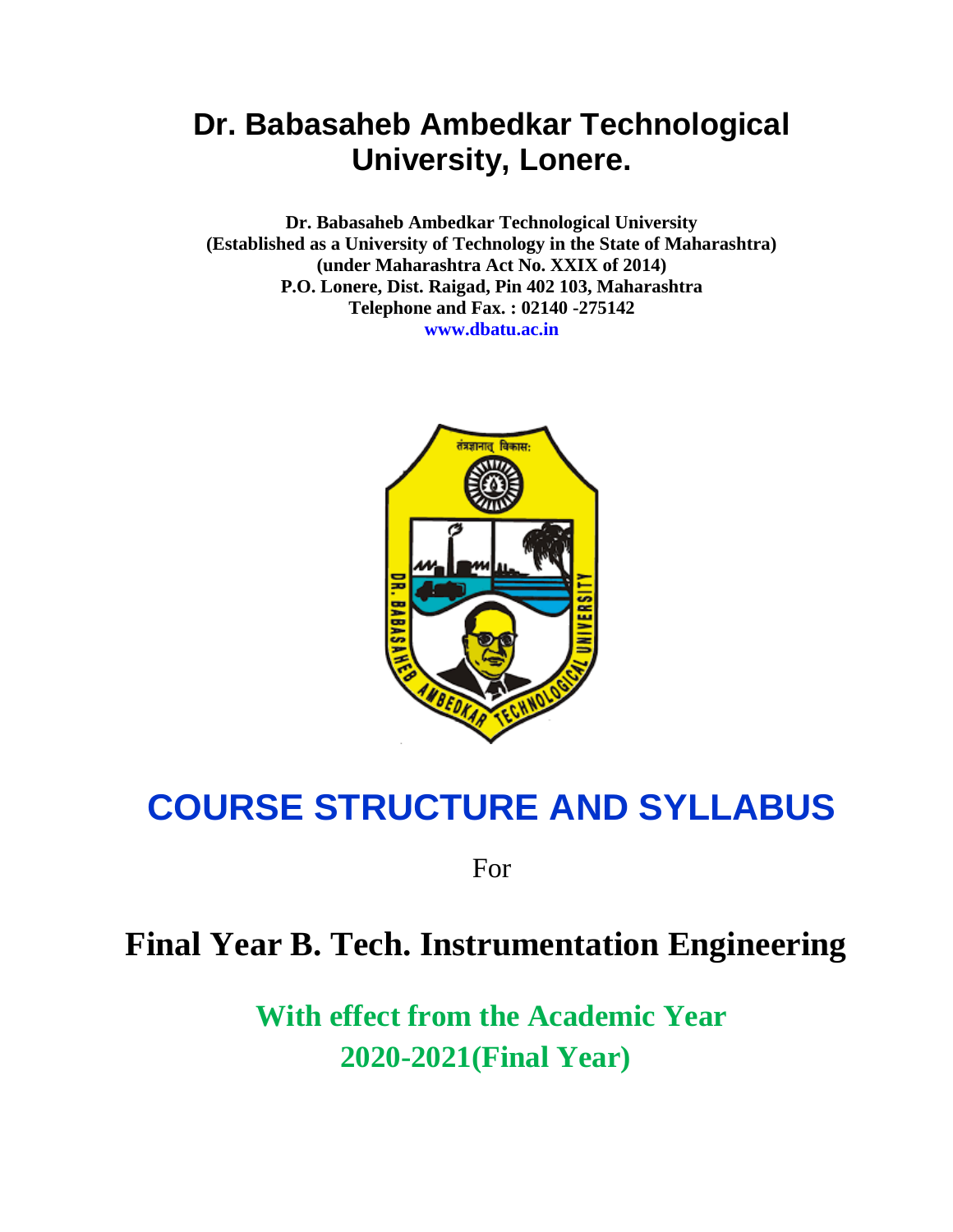# **PROGRAM EDUCATIONAL OBJECTIVES. (PEOs)**

The Board of Studies in Instrumentation Engineering of Dr. Babasaheb Ambedkar Technological University, Lonere has defined set of program educational objectives. The Program Educational Objectives of Instrumentation Engineering are designed to provide graduates with:

**PEO1: Professional Knowledge:** Graduates shall acquire the fundamental and advanced knowledge in Instrumentation Engineering subjects along with additional knowledge on other subjects such as Mathematics, Inter-disciplinary, Engineering, Management and Economics to solve basic and complex engineering problems. Graduates will be able to design system within realistic constraints for sustainable developments.

**PEO2: Professional Employment:** Graduates will have a successful career in Instrumentation Engineering. Graduates will succeed in getting the entry-level engineering positions as trainee engineer, project engineer, erection and commissioning engineer, automation engineer in process industries, Government Organizations at regional and national levels and as an Entrepreneur.

**PEO3: Higher Studies & Life Long Learning:** Graduates may pursue their professional development through self-learning, advanced degree and continue life-long learning. Graduates will be able to use software and modern engineering tools.

**PEO4: Social Engineering:** Graduates will aware of social responsibility, ethical values, safety standard, economical and environmental issues so that they serve the society better.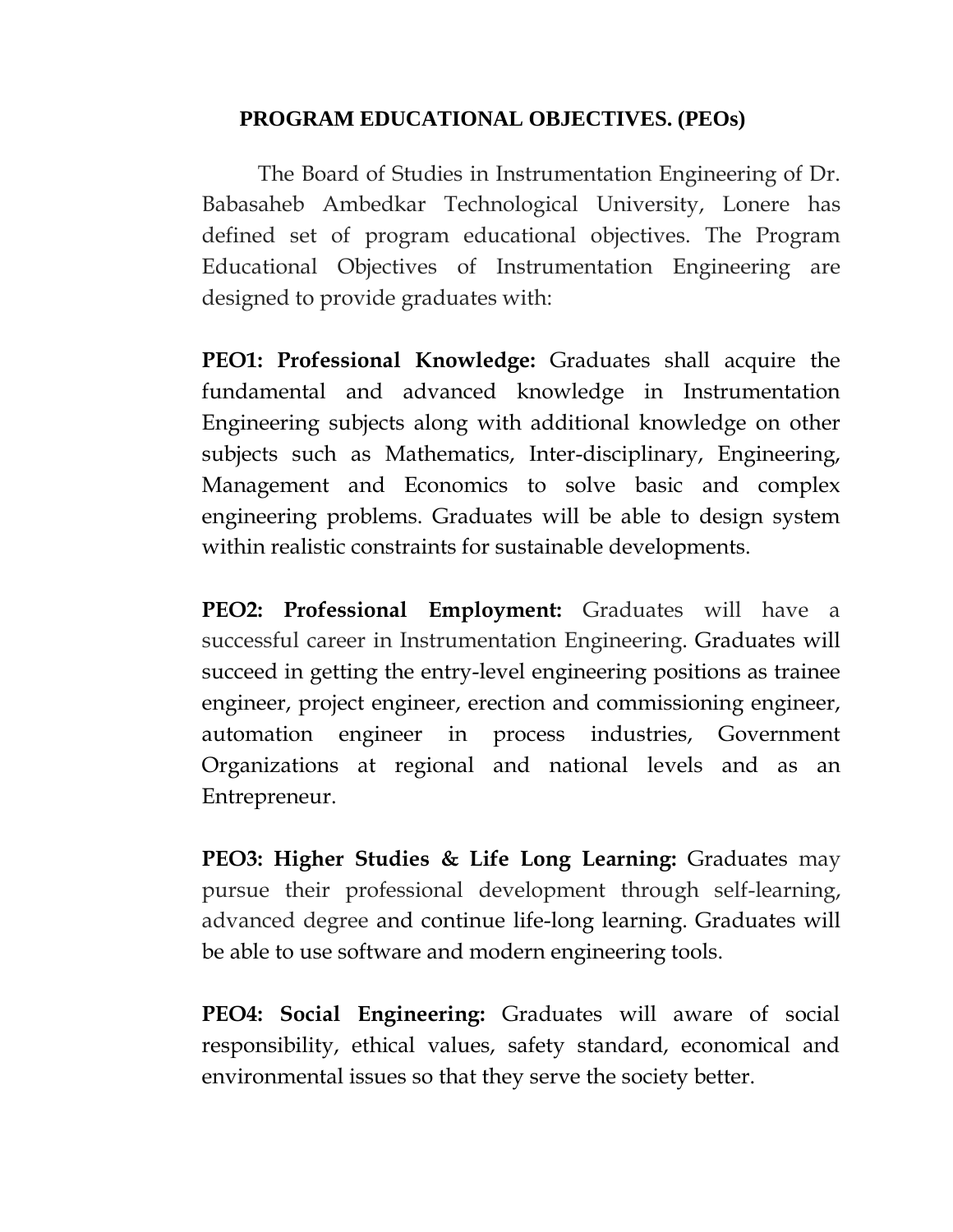# **PROGRAM OUTCOMES (POs)**

- **a.** An ability to apply knowledge of mathematics, science, and engineering.
- **b.** An ability to design and conduct experiments, as well as to analyze and interpret data.
- **c.** An ability to design a system, component, or process to meet desired needs within realistic constraints such as economic, environmental, social, political, ethical, health and safety, manufacturability, and sustainability.
- **d.** An ability to function on multidisciplinary teams.
- **e.** An ability to identify, formulates, and solves engineering problems.
- **f.** An understanding of professional and ethical responsibility.
- **g.** An ability to communicate effectively.
- **h.** The broad education necessary to understand the impact of engineering solutions in a global, economic, environmental, and societal context.
- **i.** Recognition of the need for, and an ability to engage in lifelong learning.
- **j.** Knowledge of contemporary issues.
- **k.** An ability to use the techniques, skills, and modern engineering tools necessary for engineering practice.
- **l.** An ability to work professionally in both software and hardware system areas including the design and realization of such systems.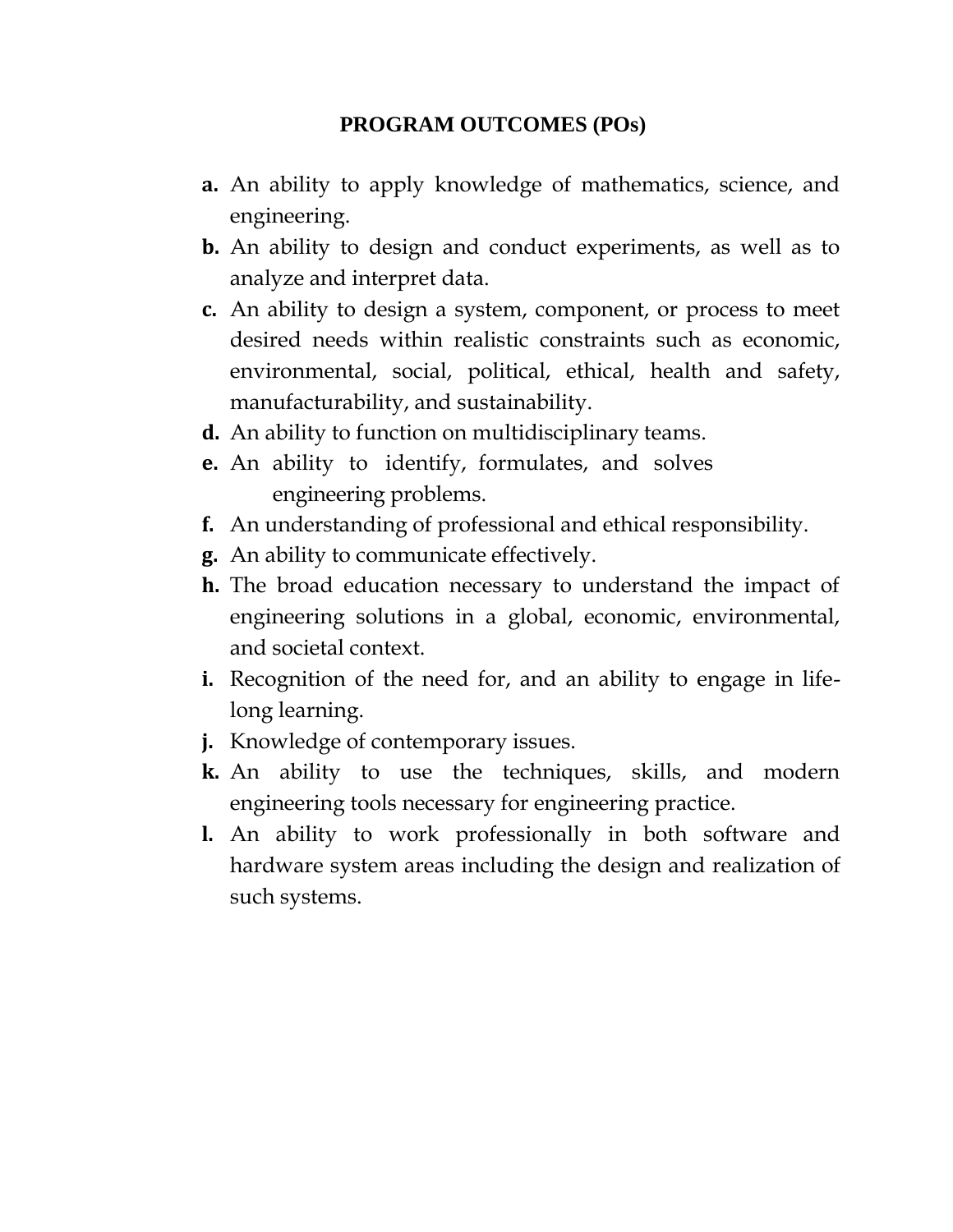| <b>Sr</b><br>No. | Course<br>Code                    | Type of<br>Course        | <b>Course Title</b>                                     | Hours<br>Per<br>Week |                          | Evaluation<br><b>Scheme</b> |                              |                          |     |                    |              |
|------------------|-----------------------------------|--------------------------|---------------------------------------------------------|----------------------|--------------------------|-----------------------------|------------------------------|--------------------------|-----|--------------------|--------------|
|                  |                                   |                          |                                                         | L                    | T                        | ${\bf P}$                   | <b>MSE</b>                   | $\mathcal{L}$            | ESE | <b>Total Marks</b> | Credits      |
| 01.              | BTIEC701                          | PCC1                     | Process<br>Instrumentation<br>and Control               | 3                    |                          | $\theta$                    | 20                           | 20                       | 60  | 100                | 3            |
| 02.              | BTIEC702                          | PCC <sub>2</sub>         | Instrumentation<br><b>System Design</b>                 | 3                    |                          | $\theta$                    | 20                           | 20                       | 60  | 100                | 3            |
| 03.              | BTIEC703                          | PCC <sub>3</sub>         | <b>Industrial Project</b><br>Planning and<br>Estimation | 3                    |                          |                             | 20                           | 20                       | 60  | 100                | 3            |
|                  | BTIEPE704A                        |                          | <b>Image Processing</b>                                 | 3                    | $\overline{\phantom{0}}$ | $\theta$                    | 20                           | 20                       | 60  | 100                | 3            |
| 04.              | PEC1<br>BTIEPE704B<br>(Elective - |                          | Internet of things                                      |                      |                          |                             |                              |                          |     |                    |              |
|                  | BTIEPE704C                        | IX)                      | Clinical<br>Instrumentation                             |                      |                          |                             |                              |                          |     |                    |              |
| 05.              | BTIEOE705A                        | OEC1                     | Analytical<br>Instrumentation                           | 3                    | $\boldsymbol{0}$         | $\boldsymbol{0}$            | 20                           | 20                       | 60  | 100                | 3            |
|                  | BTIEOE705B                        | Open<br>(Elective -      | <b>Adaptive Control</b><br>System                       |                      |                          |                             |                              |                          |     |                    |              |
|                  | BTIEOE705C                        | $\chi$ )                 | Automobile<br>Instrumentation                           |                      |                          |                             |                              |                          |     |                    |              |
| 06.              | BTIEL706                          | Lab                      | Process<br>Instrumentation<br>and Control Lab           | $\theta$             | $\boldsymbol{0}$         | $\overline{2}$              |                              | 30                       | 20  | 50                 | $\mathbf{1}$ |
| 07.              | BTIEL707                          | Lab                      | Instrumentation<br>System Design Lab                    | $\theta$             | 0                        | 2                           | $\overline{\phantom{a}}$     | 30                       | 20  | 50                 | 1            |
| 08.              | BTIEL708                          | Lab                      | PEC1<br>Elective - IX Lab                               | $\overline{0}$       | $\boldsymbol{0}$         | $\overline{2}$              | $\qquad \qquad -$            | 30                       | 20  | 50                 | $\mathbf{1}$ |
| 09.              | BTIES709                          | Seminar                  | Seminar                                                 | $\theta$             | $\overline{0}$           | $\overline{2}$              | $\overline{\phantom{a}}$     | 30                       | 20  | 50                 | $\mathbf{1}$ |
| 10.              | BTIEP710                          | Project                  | Project Part-I                                          | $\mathbf{0}$         | $\boldsymbol{0}$         | 12                          | $\blacksquare$               | 30                       | 20  | 50                 | 3            |
| 11.              | BTIEF711                          | $\overline{\phantom{0}}$ | <b>Industrial Training</b>                              |                      | $\overline{\phantom{0}}$ |                             | $\qquad \qquad \blacksquare$ | $\overline{\phantom{0}}$ | 50  | 50                 | $\mathbf{1}$ |
|                  |                                   |                          | Total                                                   | 15                   | $\boldsymbol{0}$         | 20                          | 100                          | 250                      | 450 | 800                | 23           |

# **B. Tech (Instrumentation Engineering) Proposed Curriculum for Semester VII [Final Year]**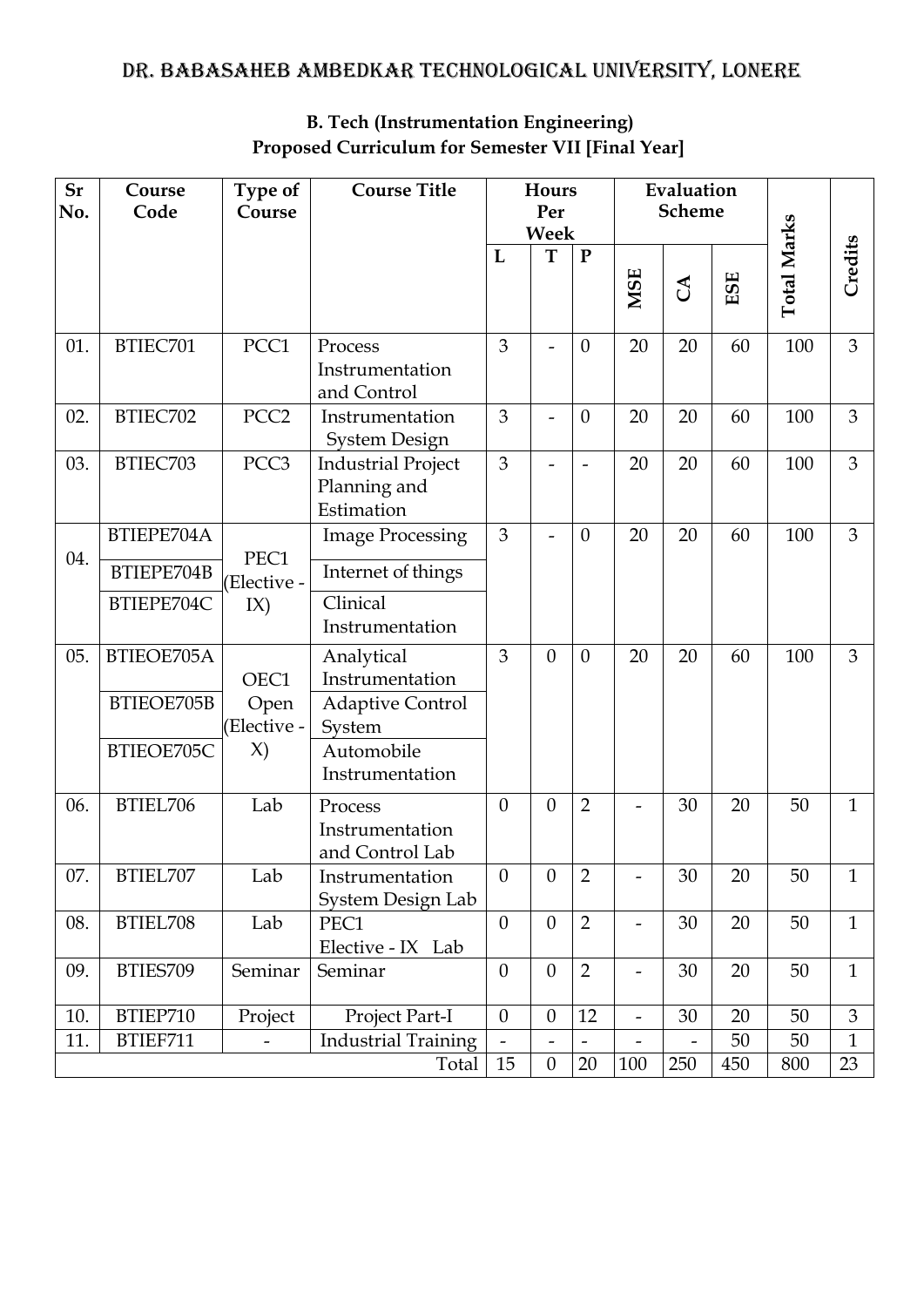| <b>Course Code</b>                                    | <b>Type</b>           | <b>Course Title</b>          |    | Hours |       | Evaluation    |       |            | <b>Total</b> | <b>Credits</b> |
|-------------------------------------------------------|-----------------------|------------------------------|----|-------|-------|---------------|-------|------------|--------------|----------------|
|                                                       | 0f                    |                              |    | Per   |       | <b>Scheme</b> |       |            | <b>Marks</b> |                |
|                                                       | Course                |                              |    | Week  |       |               |       |            |              |                |
|                                                       |                       |                              | L  |       | P     | <b>MSE</b>    | CA    | <b>ESE</b> |              |                |
|                                                       |                       |                              |    |       |       |               |       |            |              |                |
|                                                       | Control Engineering   |                              | 3  |       |       | $20*$         | $20*$ | $60*$      | 100          | 3              |
| 2.                                                    |                       | The Joy of Computing using   |    |       |       |               |       |            |              |                |
| Python                                                |                       |                              |    |       |       |               |       |            |              |                |
| <b>Biomedical Signal Processing</b><br>3.             |                       | 3                            |    |       | $20*$ | $20*$         | $60*$ | 100        | 3            |                |
| Industrial Automation and Control<br>$\overline{4}$ . |                       |                              |    |       |       |               |       |            |              |                |
| $\overline{\mathbf{5}}$                               | Sensors and Actuators |                              |    |       |       |               |       |            |              |                |
| 6.                                                    |                       | Fuzzy Sets, Logic, Systems & |    |       |       |               |       |            |              |                |
| Applications                                          |                       |                              |    |       |       |               |       |            |              |                |
| <b>Optical Engineering</b><br>7.                      |                       |                              |    |       |       |               |       |            |              |                |
| # Student to opt any two subjects from above list     |                       |                              |    |       |       |               |       |            |              |                |
| BTIEP803                                              | Project               | Project Part-II              |    |       | 30    |               | 100   | 150        | 250          | 15             |
|                                                       |                       | Total                        | 06 |       | 30    | 40            | 140   | 270        | 450          | 21             |

B.Tech (Instrumentation Engineering) Proposed Curriculum for Semester VIII [Final Year]

*Six months of Internship in the industry*

*Students doing project at institute will have to appear for CA/MSE/ESE*

- *Student doing project at Industry will give NPTEL examination / Examination conducted by university i.e. CA/MSE/ESE*
- *These subjects are to be studied on self –study mode using SWAYAM/NPTEL/Any other source*
- *Teacher who works as a facilitator for the course should be allotted 3 hrs/week load.*
- *Project Load: 2hrs/week/project*

### **Mapping of Courses with MOOCs Platform SWYAM / NPTEL**

| Sr.              | <b>Course Name</b>                  | <b>Duration</b> | <b>Institute offering</b> | <b>Name of Professor</b>  |
|------------------|-------------------------------------|-----------------|---------------------------|---------------------------|
| No.              |                                     | (Weeks)         | course                    |                           |
| 1.               | <b>Control Engineering</b>          | 12 Week         | <b>IIT Madras</b>         | Prof. Ramkrishna          |
|                  |                                     |                 |                           | Pasumarthy                |
| 2.               | The Joy of Computing                | 12 Week         | <b>IIT</b> Ropar          | Prof. Sudarshan Iyengar   |
|                  | using Python                        |                 |                           | Prof. Yayati Gupta        |
| 3.               | <b>Biomedical Signal Processing</b> | 12 Week         | <b>IIT Kharagpur</b>      | Prof. Sudipta             |
|                  |                                     |                 |                           | Mukhopadhyay              |
| $\overline{4}$ . | <b>Industrial Automation and</b>    | 12 Week         | <b>IIT Kharagpur</b>      | Prof. Siddhartha          |
|                  | Control                             |                 |                           | Mukhopadhyay              |
| 5.               | <b>Sensors and Actuators</b>        | 12 Week         | <b>IISc Bangalore</b>     | Pro. Hardik Jeetendra     |
|                  |                                     |                 |                           | Pandya                    |
| 6.               | Fuzzy Sets, Logic, Systems &        | 12 Week         | <b>IIT Kanpur</b>         | Prof. Nischal K. Verma    |
|                  | Applications                        |                 |                           |                           |
| 7.               | <b>Optical Engineering</b>          | 12 Week         | <b>IIT Madras</b>         | Prof. Shanti Bhattacharya |
|                  |                                     |                 |                           |                           |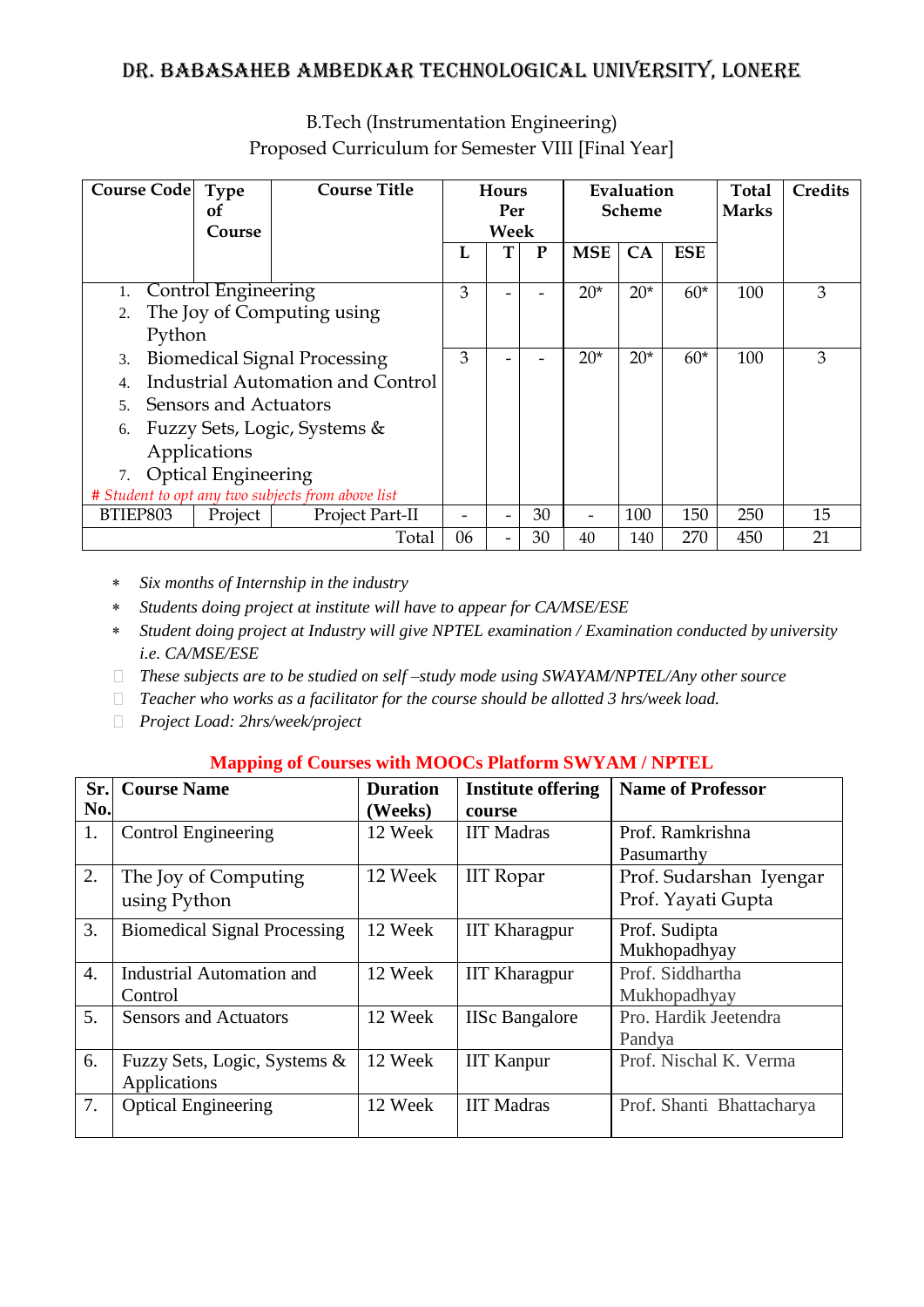### **Semester VII**

# **BTIEC701 Process Instrumentation and Control 3 Credits**

# **Course Education Objectives (CEOs)**

Upon completion of this course, student should be able to:

- 1. To understand principles of elements in the control loop
- 2. To appreciate the properties of different control loops and suggest suitable control for it
- 3. To develop problem-solving skills applicable to real-world problems in the process industries.

# **Course Outcomes (COs):**

- 1. Summarize and classify characteristics of various control loops
- 2. Design and apply appropriate control for different control loops.
- 3. Familiarize with the advances in process instrumentation..

# **Unit: 1 7 Hours**

**Process characteristics:** Types of Processes (Dead time, single and multi capacity, Self and non-self regulating, interacting and non-interacting, linear and nonlinear processes).

Process gains, process reaction curve, process time constant and constant step analysis method for finding time constant, Dead time.

Dynamic elements in control loops. PID control of processes. Process simulators.

# **Unit: 2 7 Hours**

Analysis and properties of some common loops: Flow, pressure level, temperature, composition, pH etc.

Linear and non linear controllers, review of PID with limitations (offset, saturation in D,  $\&$ reset windup) rate before reset, PID variations, and tuning,

Digital controller (position and velocity algorithms, effect of sampling g time)hardware structures, features and specification.

Single loop and multiloop controllers and the application programs, Non-linear controller-two state, three state, proportional time, dual mode, optimal switching.

Multi-loop and multivariable process control systems: Feedback, Feed forward Control, cascade control, ratio control, auto selective control, spit range control.

Predictive control systems and Adaptive control systems.

# **Unit: 3 7 Hours**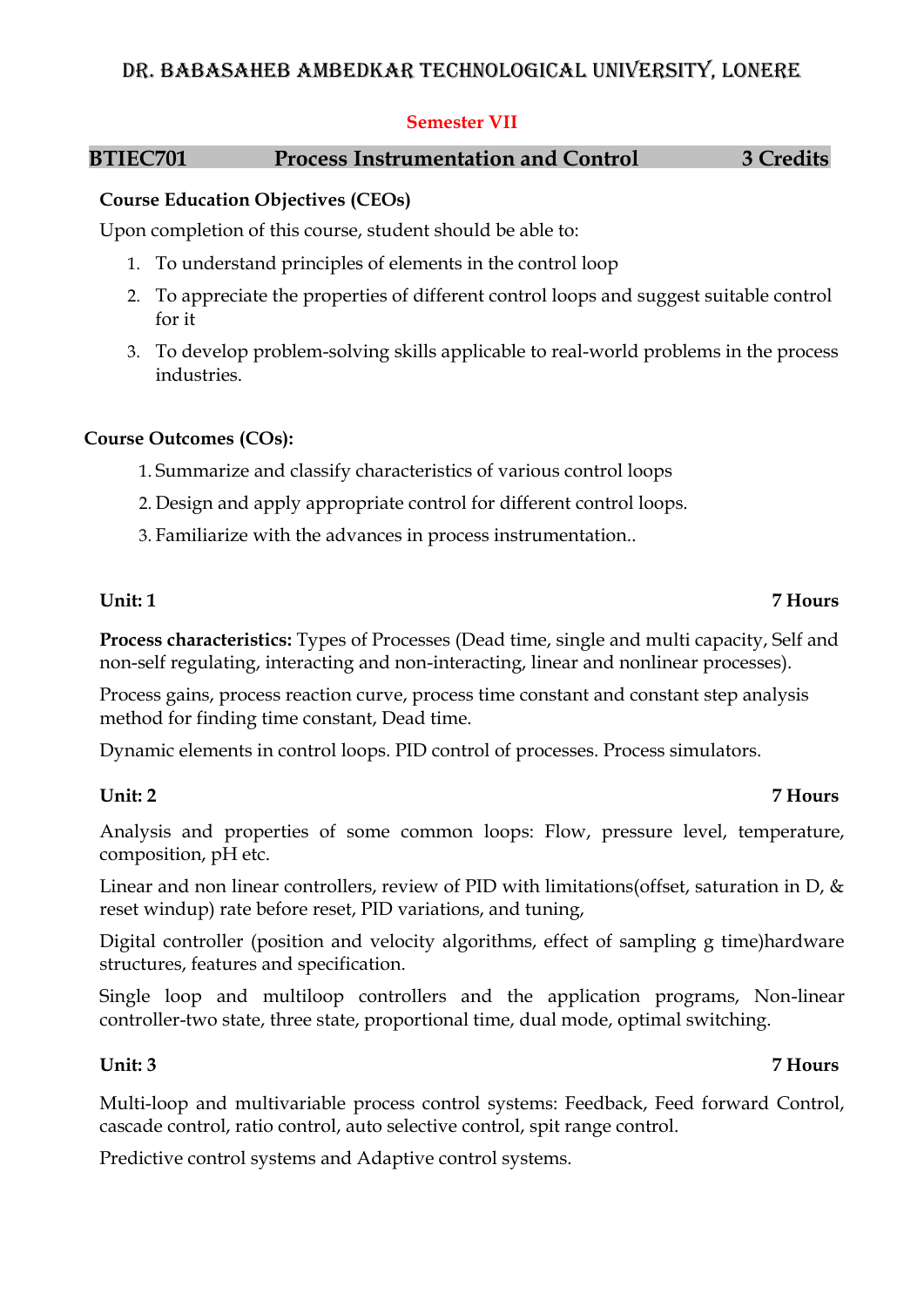Interaction and decoupling, Relative gain analysis, procedure to calculate relative gain, and its applications.

Boiler instrumentation and Optimization, boiler equipment safety interlocks,

Boiler efficiency and dynamics, boiler controls, combustion control, air to fuel ratio control.

3 element drum level control, steam pressure control, steam temperature control.

Burner management and control boiler optimization.

Furnace control of heat exchangers, steam and fired heaters control.

Reboilers, vaporization, heat exchanger and condensers.

Instrumentation design for Pumps and compressor controls,

Instrumentation design for multi effect evaporators, distillation, dryer, chemical reactor and cooling tower.

Instrumentation design for size reduction, extruder, crystallizer, chiller.

### **Recommended Books:**

- 1. Process Control Systems by F. G. Shinskey (TMH).
- 2. Process Control by B. G. LIptak (Chilton).
- 3. Computer Based Industrial Control by Krishna Kant (PHI).
- 4. Distributed Computer Control for Industrial Automation by Popovic and Bhatkar (Dekker).
- 5. Chemical Process Control by G. Stephanopoulos (PHI).
- 6. Distillation Column Control by F. G. Shinskey (TMH).
- 7. Process control Instrumentation C.D. Johnson(8)Process control designing processes and control system for dynamic processes Thomes E. narlin
- 8. Analog and Digital control Ramakant Gaikwad
- 9. Distributed computer control for industrial automation, Ppovik Bhatkar, Dekkar Pub

# *Unit: 4* **7 Hours**

# **Unit: 5 8 Hours**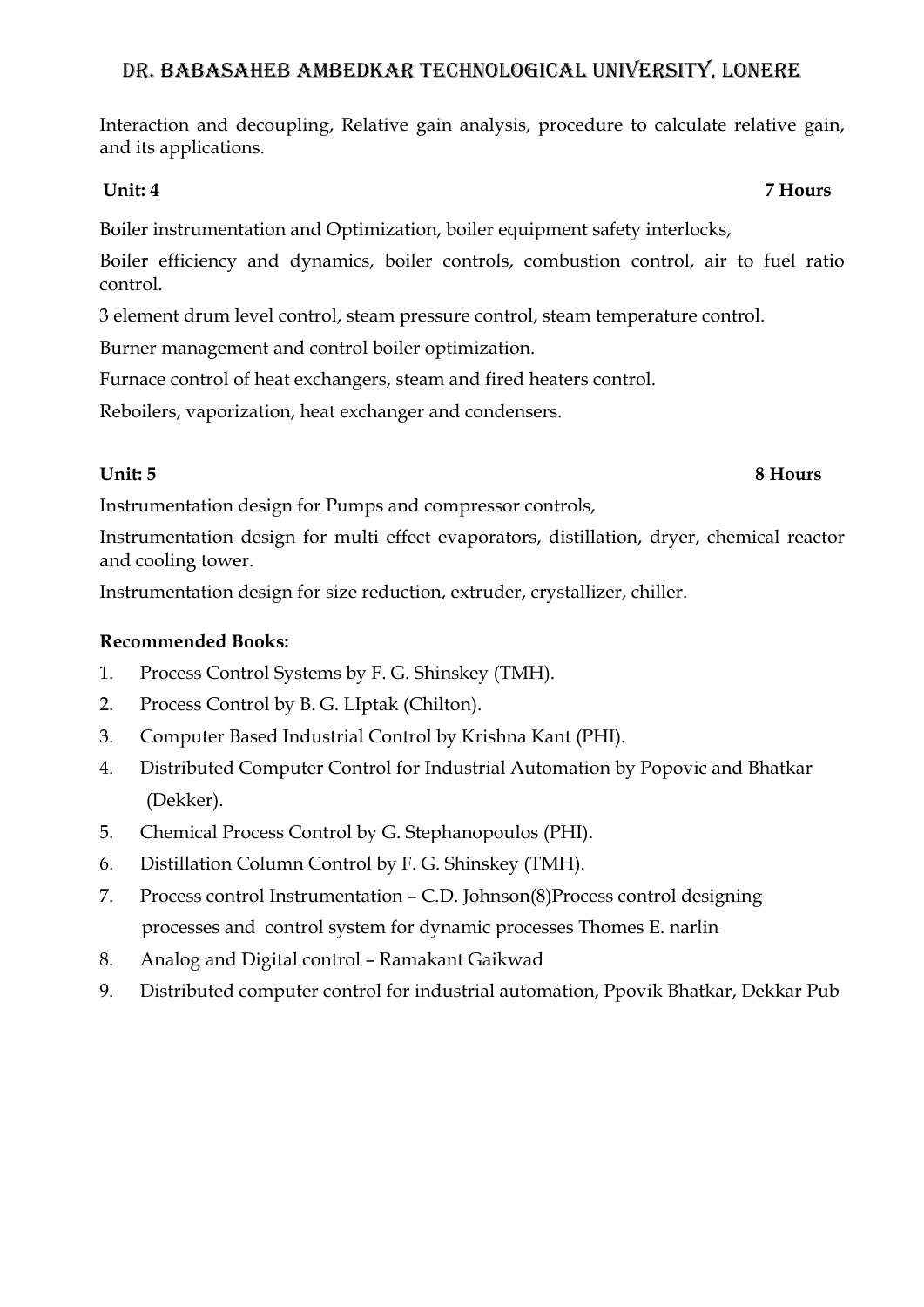### **BTIEC702 Instrumentation System Design 3 Credits**

# **Course Education Objectives (CEOs)**

Upon completion of this course, student should be able to:

- 1. Control Valve Sizing concepts and its usual terms for applications like liquid, gas, vapour and flashing fluids.
- 2. Control room and Control Panel details
- 3. The process of Electronic product design

# **Course Outcomes (COs):**

- 1. Design and Analyse CV Sizing
- 2. Identify various Control panels and Control Room details
- 3. Design of Electronic product.
- 4. Understand Signal Conditioning for Transducers.

# **Unit 1. 07 Hours**

Basic concepts of transducer design: General transducer design consideration, testing of transducer, and selection criteria of transducer.

Design of temperature measurement system based on RTD, Thermocouple and thermisters, Design of Displacement measurement system based using LVDT, Potentiometer,

Ultrasonic transducer, Complete signal conditioning circuits for above temperature and Displacement transducers.

# **Unit 2 07 Hours**

Design of orifice, rotameter, venture based flow system and signal conditioning circuits for above system. Design of level sensors and its signal conditioning circuits, design of pressure gauge, diaphragm based pressure gauge, strain gauge cell and its signal conditioning, study of P/I and I/P converters, Design of smart transmitters

Concept of reliability definition, Distinction between Quality and reliability, failures, Availability, Maintainability, (MTBF, MTTF, MTTR) Life Cycle and Bathtub curve, Reliability Modeling Exponential, Weibull and Gamma Distribution, Hazard rate and Derivation of MTTF Failure Density Function, Cumulative Distribution Function and Reliability, Importance of documentation in system design.

Guidelines for enclosure: components and accessories, Grounding and shielding techniques noise in electronic circuits, EMI/ EMC protection against EMI, ESD selection

### **Unit3. 07 Hours**

# **Unit4. 07 Hours**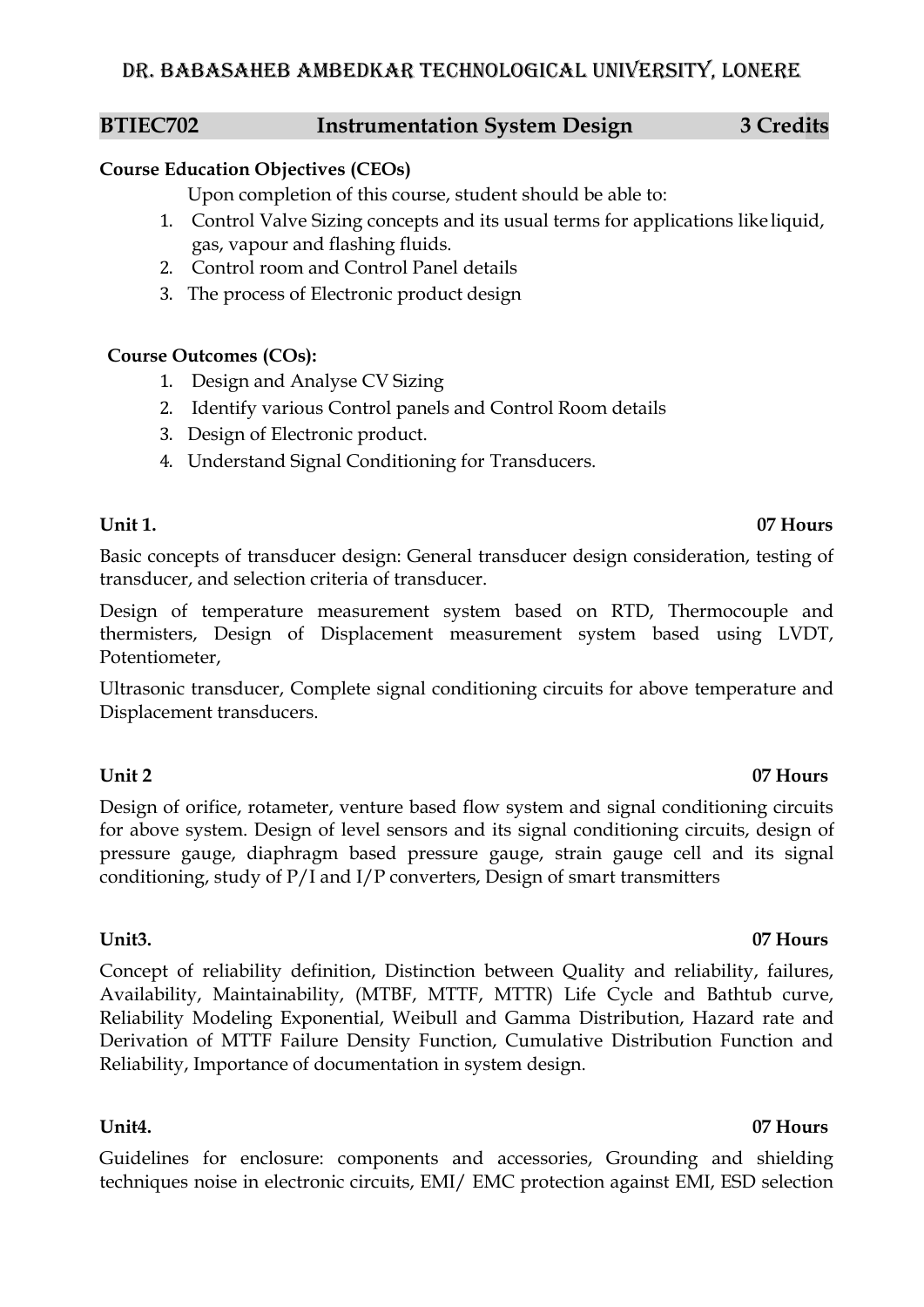of cables, connectors, types of knobs,; mechanical fixture PCB holders, clamps, control panel layout and control room design. Safe and Hazardous area.

# **Unit 5. 07 Hours**

Printed circuit board design guidelines: general components layout scheme, grid system, PCB size mechanical stress, design rules for analog and digital circuit PCB, single, multi layer and SMD boards, Artwork CAD packages, soldering techniques.

# **Reference Books :**

- 1. Electrostatic Discharge and Electronic Equipment, "Warren Boxleitner" IEEE presses.
- 2. Printed Circuit Boards, "Walter C. Bosshart", CEDT series, TMH.
- 3. Noise Reduction Techniques, "Ott".
- 4. Reliability Engineering, "E. Balguruswamy", PHI.
- 5. Applications of Analog Intergrated Circuit, "S. Soclof", PHI.
- 6. Process Control, "B.G.Liptak", Chilton.
- 7. National Instruments Catalog.
- 8. Measurement Systems, "E.O.Doebline".
- 9. Process control and Instrumentation technology, "C. D, Johnson", PHI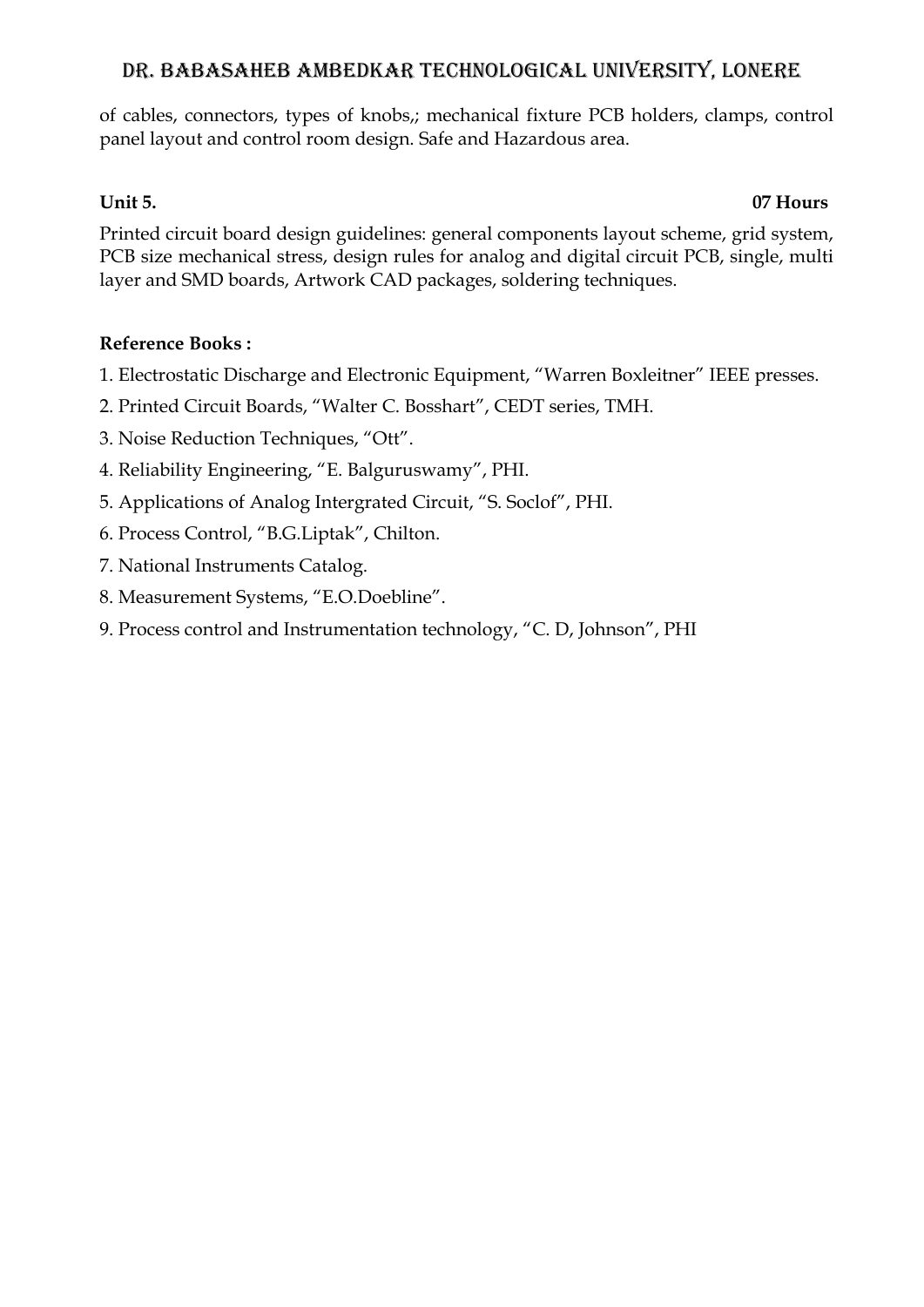### **BTIEC703 Industrial Project Planning and Estimation 3 Credits**

### **Course Education Objectives (CEOs)**

**Upon completion of this course, student should be able to:**

The objective of the course is to provide students with a firm grasp of the essential principles of project, planning, controlling, estimation and economics.

### **Course Outcomes (COs):**

- 1. Apply the knowledge of the documentation for project execution.
- 2. Able to do the documentation for procurement of instruments/equipment.
- 3. Apply the knowledge for project, planning, controlling, estimation and economics.
- 4. Do higher studies in field of project, planning, controlling, estimation and economic developments.

### **Unit: 1 Introduction: 7 Hours**

Definition of Project : Purpose, scope, time Quantity, and organization structure Degree of Automation, Manpower considerations, Inter-department and inter organization interactions, Process flow sheets, P & I diagrams, Interlock diagrams, Instrument Index Sheets, Instrumentation standards and practices, Legends and Symbols Instrumentation symbols and Identifications (ANSI/ISA-5.1), Plant layout General arrangement drawing (Plans and Elevations).

### **Unit: 2 Instrumentation & Control Documentation & Cable Engineering: 7 Hours**

Instrument specification sheets, Loop diagrams, wiring diagrams isometrics, installation detail drawing bill of material (BOM), control panel drawing, instrument data sheet, document control as per ISA standards, check lists, legend sheets, instrument catalogues test and process reports different classes of conductors and their routines and NEMA Standards Types and specifications of cables, Cable schedule, Routing of cables, Types of glands, Ferruling and terminations

### **Unit: 3 Procurement Activities and Construction Activities: 7 Hours**

# Vendor registration, Tendering and bidding process, Bid evaluation, Purchase order Vendor documents, Drawing and reports as necessary at above activities, Site

conditions and planning, Front availability, Installation and commissioning, Activities and documents, On-site inspection and testing (SAT), Installation sketches Contracting, Cold commissioning and hot commissioning CAT (Customer Acceptance Test Perform trials and final handover Control console, centers, panels and indicators: Types, Design, Inspection, and specification Intelligent operator interface (IOI). Field bus Wiring: Terminator, Power Conditioners, Spurs, Segments, and repeaters Networking: Hubs, routers, LAN cards, and Cat cables.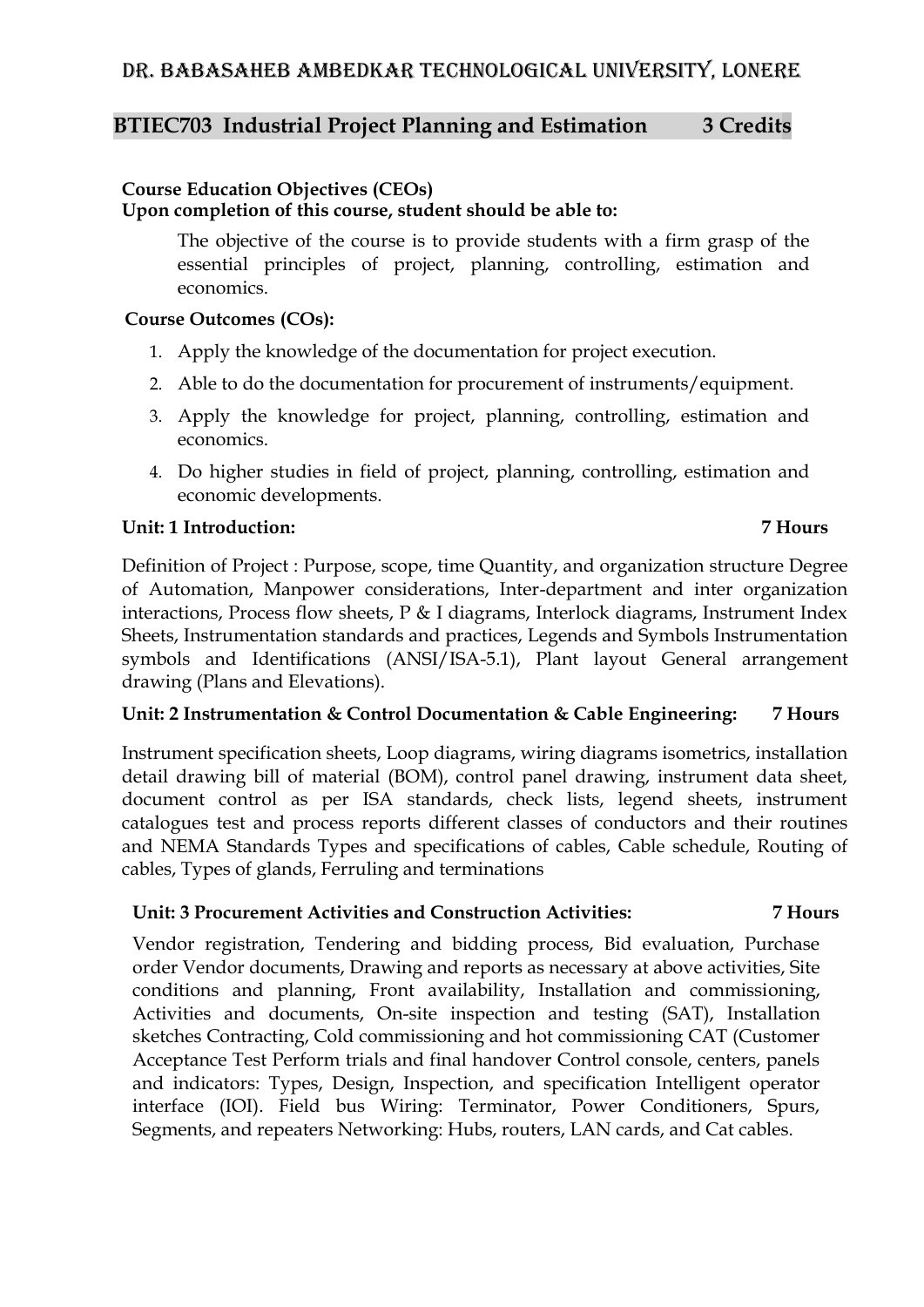### **Unit: 4 Project Management: 7 Hours**

Process planning and scheduling Management: importance, characteristics, principles and levels of management Controlling, Directing, project authority, responsibility, Accountability Interpersonal influences Standard communication format, project reviews, The statement of work (SOW) Project specifications, milestone schedules, work breakdown structures, cost breakdown structure and the planning cycle Overview planning and execution mode (conceptual focus, design) Implementation, operation and support transition.

### **Unit: 5 Cost Management, PERT and CPM: 7 Hours**

Cost and Estimation: Types of Estimates, Pricing process Salary overheads Labour hours, Material and support costs Network fundamentals Slack time network planning Estimating activity time and total program time Total PERT and CPM planning, crash times Software used in project management Software features and classification Evaluation and implementation

### **Reference Books :**

- 1. Andrew and Williams, "Applied Instrumentation in Process Industries", Gulf Publishing.
- 2. Liptak , "Process Control Instruments Engineer's Handbook", Chilton.
- 3. Hardlod Kerzner, "Project Management System Approach To Planning Scheduling and Controlling, 5th edition, Van Nostrand Reinhold Publishing.
- 4. John Bacon, " Management systems," (ISA).
- 5. T.G. Fisher, "Batch Control Systems", (ISA).
- 6. John Bacon, "Instrument installation project management", (ISA).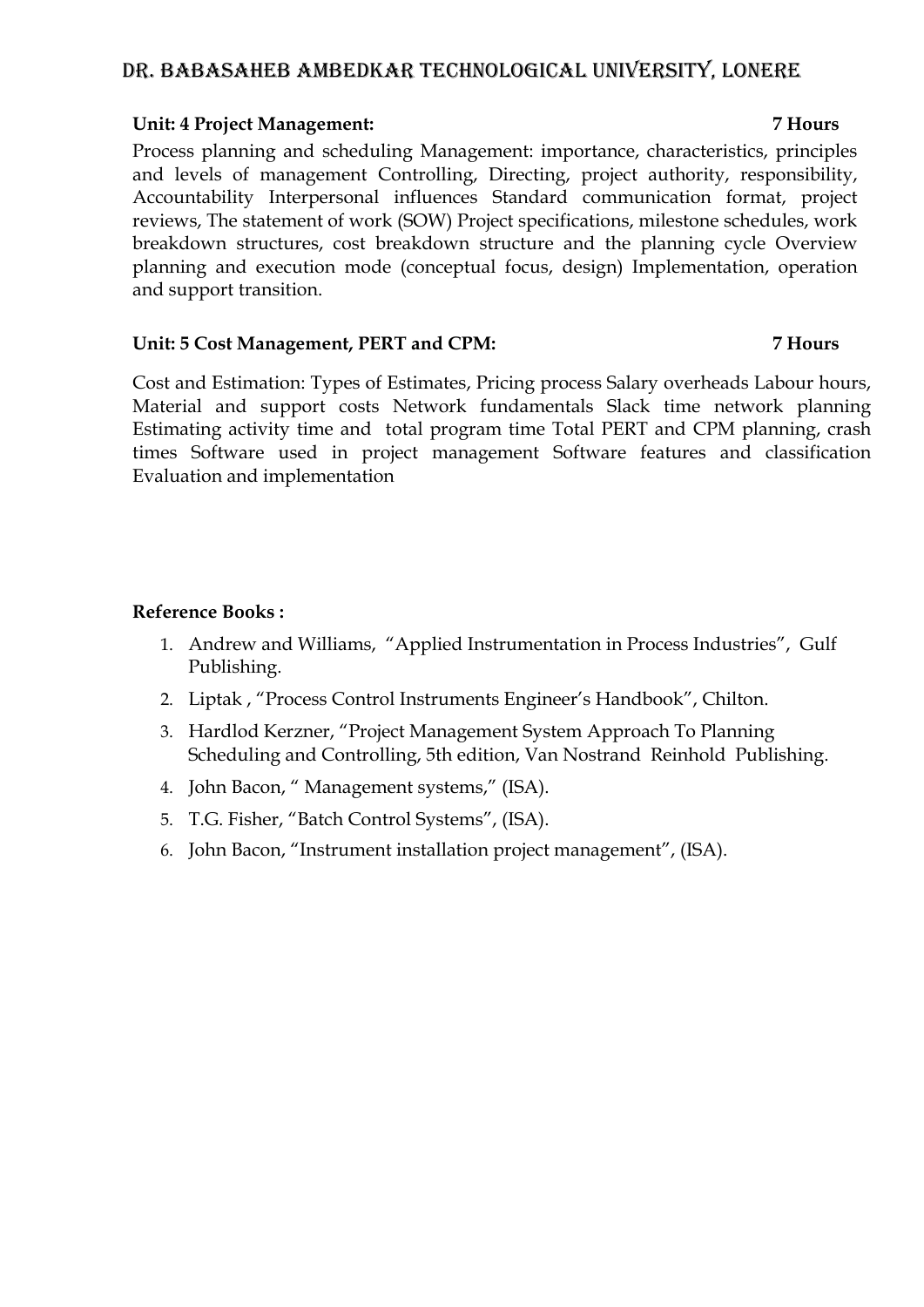### **BTIEPE704A Image Processing 3 Credits**

### **Course Education Objectives (CEOs)**

### **Upon completion of this course, student should be able to:**

The fundamentals of digital image processing and algorithms that are used. Useful skill base that would allow them to carry out further study should they be interested and to work in the field. The students are expected to develop a foundation that can be used as the basis for further study and research in this field. The syllabus gives great emphasis on basic principles as well as more advanced techniques for image enhancement, segmentation, morphological operations etc.

### **Course Outcomes (COs):**

Upon the completion of course the students will be able to:

- 1. Acquire the fundamental concepts of a digital image processing system
- 2. Identify and exploit analogies between the mathematical tools used for 1D and 2D signal analysis and processing
- 3. Analyze 2D signals in the frequency domain through the Fourier transform
- 4. Design and implement with Mat lab algorithms for digital image processing operations such as histogram equalization, enhancement, restoration, filtering, and denoising.

### **Unit 1. 7 Hours**

Digital Image representation, steps in Image processing, Elements of IP system, Frame Grabber, Digital camera, Elements of visual perception, Image model, Sample and Quantization, Basic relationship between pixels, Image Geometry.

### **Unit 2. 7 Hours**

Image Transforms, Introduction to Fourier Transform, DFT, Properties of 2-D fourier transform, FET, Walsh transform, Hazard Transform, Discrete Cosine transform, Harr transform, Wavelet transform.

### **Unit 3. 7 Hours**

Image Enhancement methods by Spatial and Frequency domain methods, point processing, Spatial filtering, Color Image processing, Image Restoration, Degradation model, Digitalization of circulant and block circulant matrices, Algebraic approach, inverse filtering, Least Mean Square filter, constrained Least square restoration, Restoration in spatial domain, geometric Transformation.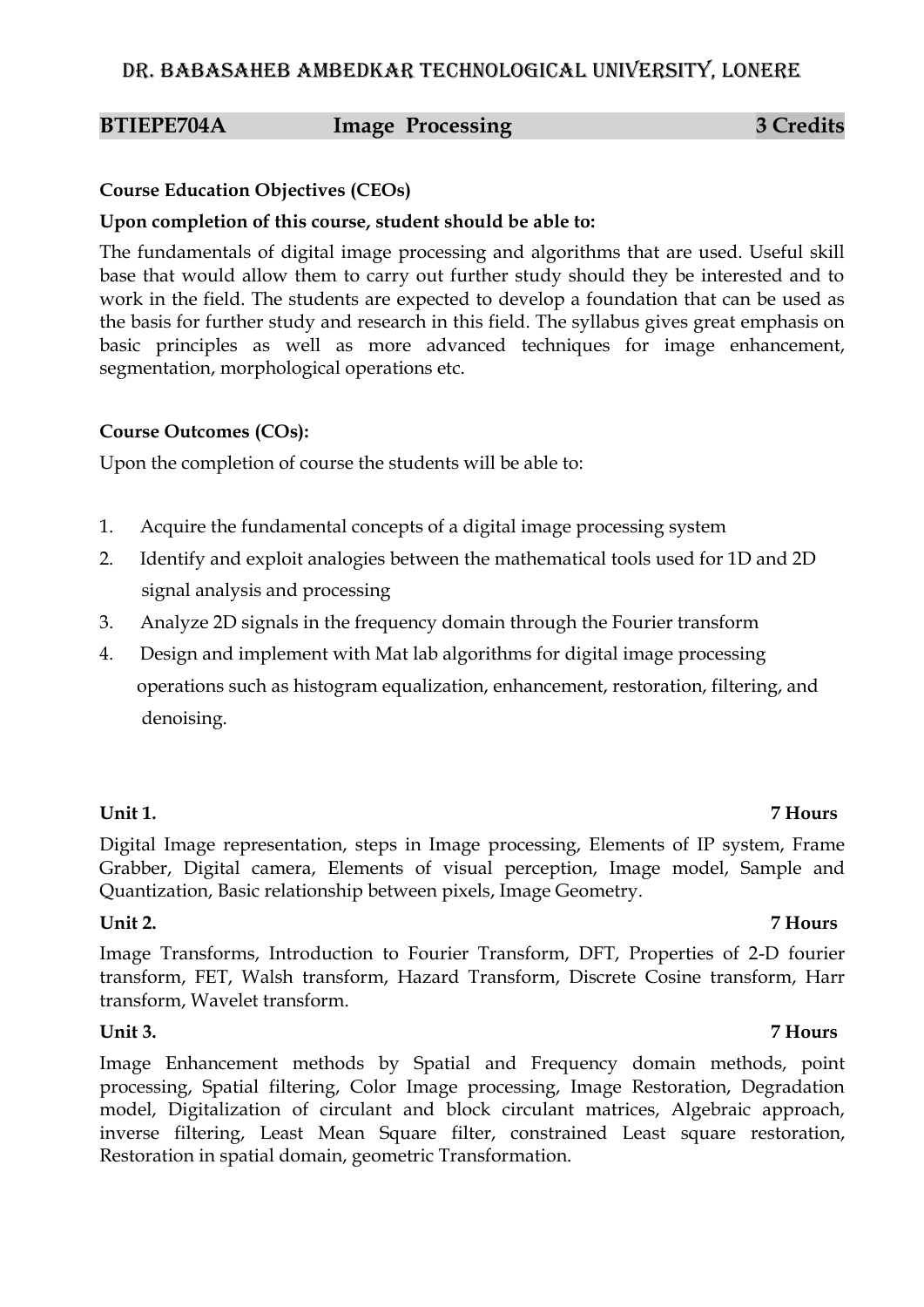# **Unit 4. 7 Hours**

Image Compression by Redundancies, Image compression models, Elements of Information theory, Error-Free compression, Lossy compression, compression standards: JPEG & MPEG. Image Segmentation Detection of Discontinuities, Edge linking and Boundary detection, Thresholding, Region oriented segmentation, use of motion in segmentation.

# **Unit 5. 7 Hours**

Representation and Description Representation schemes, Boundary descriptors, Regional descriptors, Morphology, Applications of Image Processing in Instrumentation and Control

# **Reference Books:**

- 1. Digital Image Processing, "R.C.Gonzalez and R.E.Woods", Addison-Wesley Longman,Inc, 1999
- 2. Digital Image Processing, , "A.K.Jain", PHI
- 3. Image processing, Analysis and Machine vision, "M.Sonka, V.Hlavac, and R.Boyle", Thomson Asia pvt. Ltd, 1999.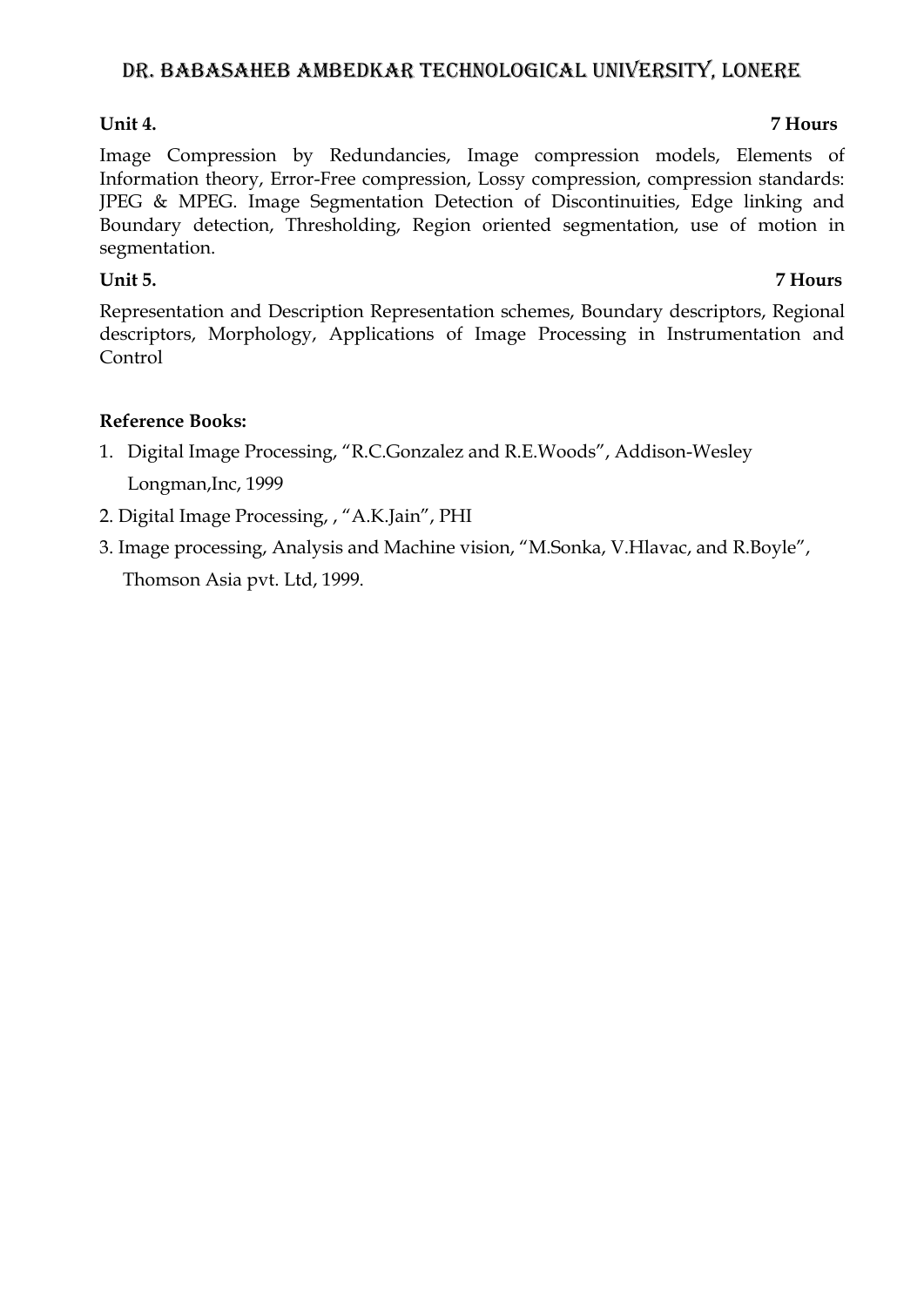# **BTIEPE704B** Internet of Things 3 Credits

### **Course Education Objectives (CEOs)**

Upon completion of this course, student should be able to:

- 1. Students will be explored to the interconnection and integration of the physical world and the cyber space.
- 2. To provide ability to design and develop IOT devices.

# **Course Outcomes (COs):**

- 1. Learner will be able to understand the meaning of internet in general and IOT in terms of layers, protocols, packets peer to peer communication
- 2. Learner will be able to interpret IOT working at transport layer with the help of various protocols.
- 3. Learner will be able to understand IOT concept at data link layer.
- 4. Learner will be able to apply the concept of mobile networking to the internet connected devices.
- 5. Learner will be able to measure and schedule the performance of networked devices in IOT.
- 6. Learner will be able to analyze the challenges involve in developing IOT architecture.

# **Unit: 1 Introduction to Internet of Things : 7 Hours**

Definition & Characteristics, Physical Design of IOT,Logical Design of IOT, IOT Enabling technologies, IOT Levels & Deployment Templates Domain specific IOTs – Home automation, Cities, Environment, Energy, Retail, Logistics, Agriculture, Industry, Health & Lifestyle IoT and M2M, IoT System Management with NETCONF-YANG

# **Unit: 2 IOT Platform Design Methodology: 7 Hours**

Purpose & Requirements Specification, Process Specification, Domain Model Specification, Information model Specification, Service specification, IOT level Specifications, Functional

View Specifications, Operational View Specification, device and component integration, application development, case study on IOT system for weather monitoring

# **Unit: 3 Embedded suite for IoT: 7 Hours**

Physical device – Arduino / Raspberry Pi Interfaces, Hardware requirement of Arduino / Pi, Connecting remotely to the Arduino /Raspberry Pi , GPIO Basics, Controlling GPIO Outputs Using a Web Interface,– Programming , APIs / Packages, Arduino Interfaces,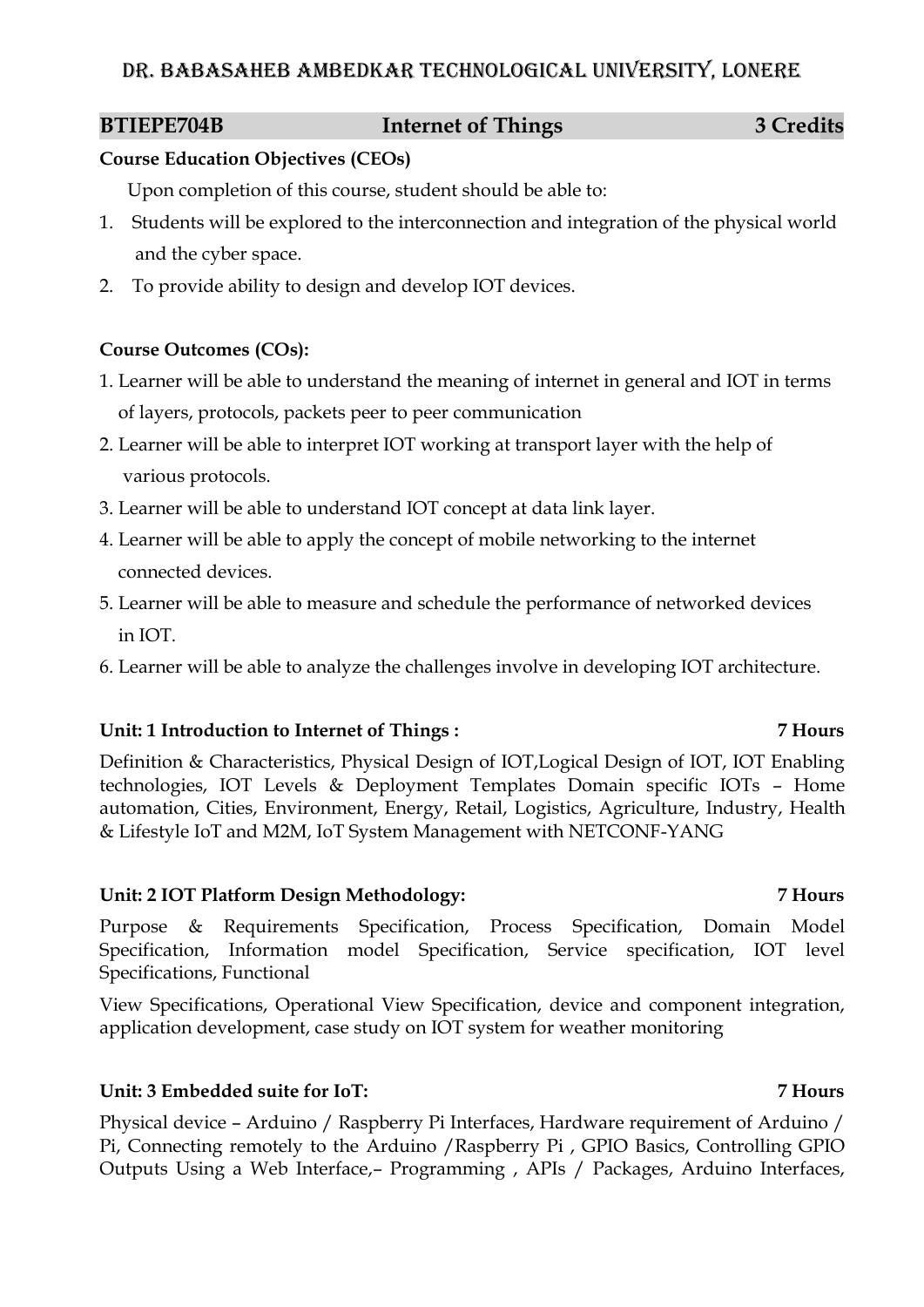Integration of Sensors and Actuators with Arduino, Introduction to Python programming – Python data types & data structure, Control flow (if, for, while, range, break/continue, pass), Functions, Modules, packages, file handling, date/time operations, classes, Python packages of interest for IOT

# **Unit: 4 Connectivity Technologies & Communication Protocols in IOT RFID: 7 Hours**

Introduction, Principle of RFID, Components of an RFID system, Wireless Sensor Networks: WSN Architecture, the node, Connecting nodes, Networking Nodes, Securing Communication WSN specific IoT applications.

Protocols in IOT: CoAP, XMPP, AMQP, MQTT, Communication Protocols: IEEE 802.15.4, Zigbee, 6LoWPAN, Bluetooth, WirelessHART

### **Unit: 5 IOT Physical Server and Cloud Offerings: 7 Hours**

Cloud architecture standards and interoperability- Cloud types; IaaS, PaaS, SaaS. Benefits and challenges of cloud computing, public, private clouds community cloud, Fog Computing, SDN Cloud Storage Models & Communication APIs, Web Application Messaging Protocol (WAMP), Python web application framework – Django, Developing Application with Django, Developing REST web services, SkyNet IoT Messaging Platform, Case Studies Illustrating IOT Design – Smart lighting, Home Intrusion Detection, Smart Parking, Weather Monitoring System, Weather Report Bot, Air Pollution Monitoring, Forest fire Detection,Smart Irrigation, IoT Printer

# **Reference Books**:

- 1. Pethuru Raj, Anupama C. Raman, The Internet of Things Enabling Technologies, Platforms, and Use Cases, CRC Press Taylor & Francis Group, International Standard Book Number-13: 978-14987-6128-4
- 2. Rajkumar Buyya, Amir Vahid Dastjerdi Internet of Things –Principals and Paradigms, Morgan Kaufmann is an imprint of Elsevier, ISBN: 978-0-12-805395-9 Hakima Chaouchi, — The Internet of Things Connecting Objects to the Webl ISBN : 978-1- 84821140-7, Willy Publications
- 3. Olivier Hersent, David Boswarthick, Omar Elloumi, The Internet of Things: Key Applications and Protocols, ISBN: 978-1-119-99435-0, 2 nd Edition, Willy Publications
- 4. Daniel Kellmereit, Daniel Obodovski, ―The Silent Intelligence: The Internet of Things‖,. Publisher: Lightning Source Inc; 1 edition (15 April 2014). ISBN-10: 0989973700, ISBN-13: 978-0989973700.
- 5. Fang Zhaho, Leonidas Guibas, ―Wireless Sensor Network: An information processing approach‖, Elsevier, ISBN: 978-81-8147-642-5.
- 6. Daniel Minoli, ―Building the Internet of Things with IPv6 and MIPv6: The Evolving World of M2M Communications‖, ISBN: 978-1-118-47347-4, Willy Publications
- 7. Bernd Scholz-Reiter, Florian Michahelles, -- Architecting the Internet of Thingsl, ISBN 78-3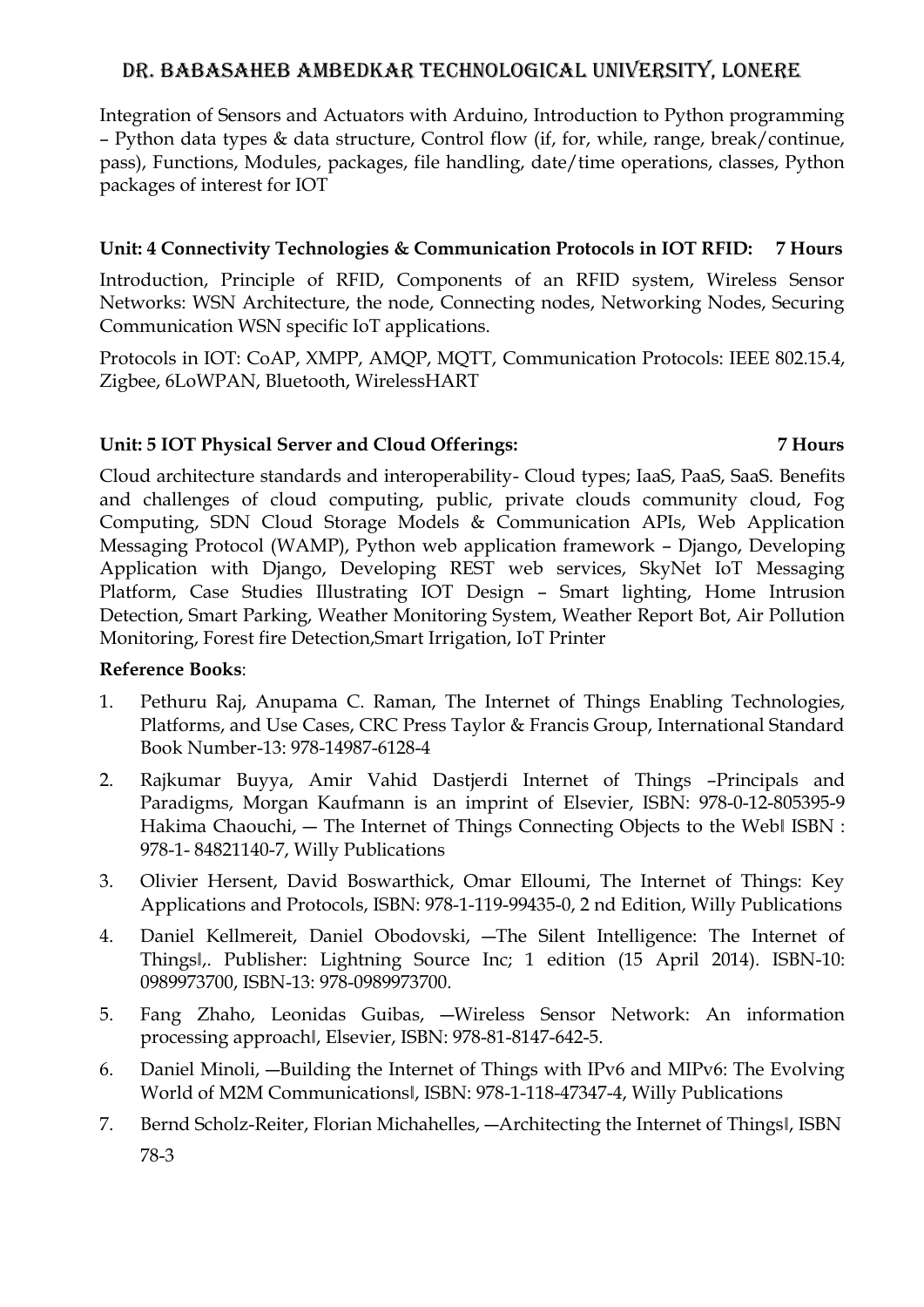### **BTIEPE704C Clinical Instrumentation 3 Credits**

### **Course Education Objectives (CEOs):**

Upon completion of this course, student should be able to:

1. the study of different types of electrodes used in bio-potential recording.

2. To understand how to measure various biochemical and nonelectrical parameters of human system

# **Course Outcomes (COs):**

Upon completion of this course, student should be able to

- 1. Understands structure of human body
- 2. Understands use of Biomedical Instruments
- 3. Understands Transducers for biomedical instrumentation

4. To evolve an instrumentation system for diagnosis, therapy, supplementation of body functions.

- 5. Function in interdisciplinary team to solve engineering impact on human pathology .
- 6. Serve as engineer in medical field for safety of human being.

Introduction to gross anatomy of human body, major physiological systems, their structure and function. Cell structure, basic cell functions, Origin of bio potentials, electrical activity of cells, Introduction to biomedical instruments, classification and justification.

### **Unit: 2 7 Hours**

Transducers for biomedical instrumentation and selection, biomedical electrodes Cardiological systems: Structure of heart, rhythamicity, cardiac cycle, heart sounds, cardiac output, blood pressure measurement, direct, indirect, Spygmomanometer, Digital B.P. Cardio vascular instrumentation: ECG electrodes, & leads, Cinthoven triangle, ECG quantification, PC based ECG analysis.

### **Unit: 3 7 Hours**

Pacemakers, Defibrillators, Biotelemetry, bedside monitors, ICU, Heart Lang machine, Phonocardio graph, plentysmograph, Artificial Kidney, Blood cell counters.

### **Unit: 4 7 Hours**

Central Nervous system: The Brain, Receptors, sensory pathway and motor systems, Evoked potential, Electron rephalogram, EEG analysis, EMG. Mechanics of breathing

### **Unit: 1 7 Hours**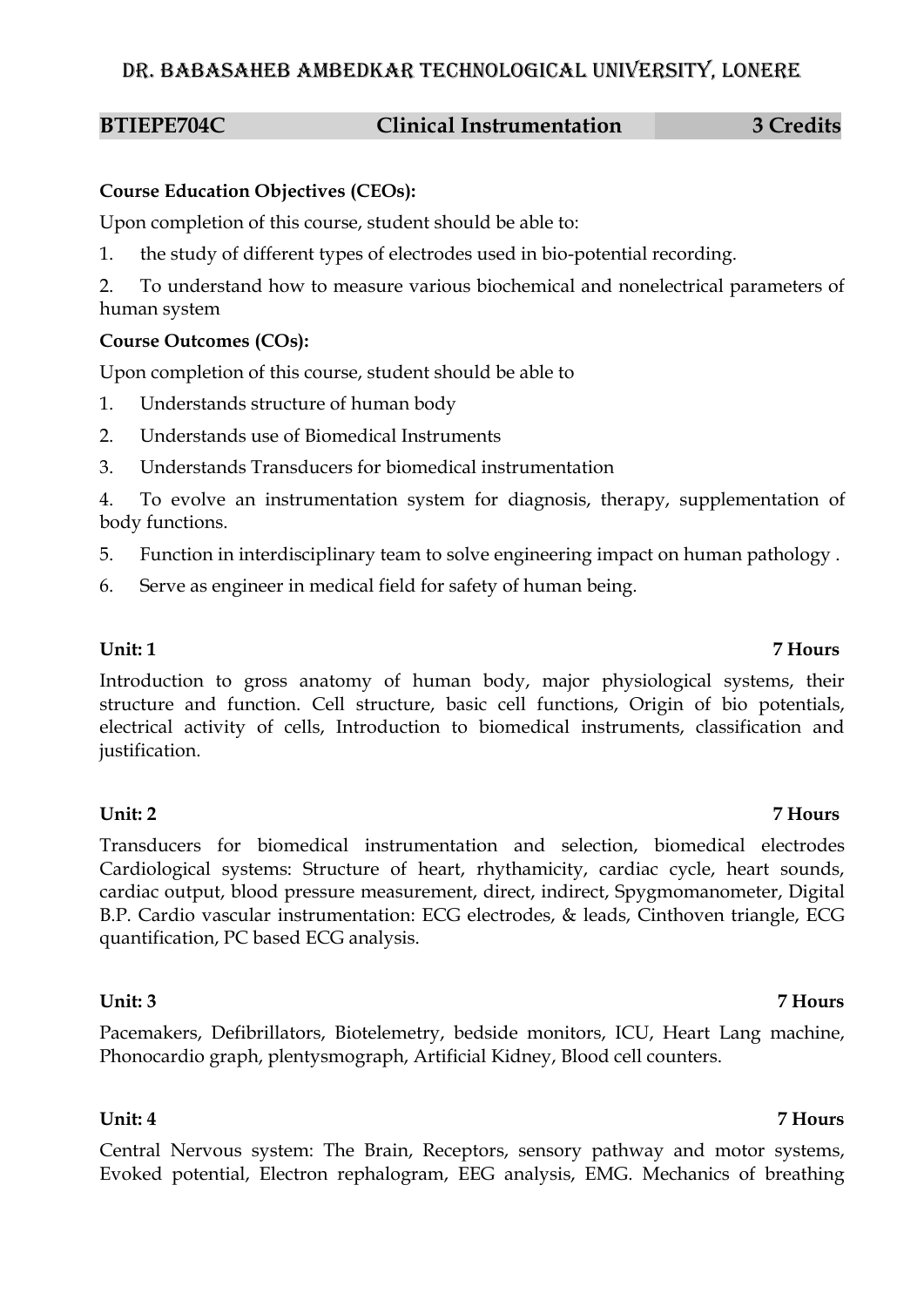O2/CO2 transport between lungs and tissue cells, Spirometer, Artificial respiration.

# **Unit: 5 7 Hours**

Imaging system: X-ray, CT Scan, Ultrasonography, MRI, Endoscopy.

Electrical safety: Significance of electrical danger, Physiological effects of electrical current, Ground shock hazard, and methods of accident prevention.

# **Reference Books**:

- 1. Handbook of Biomedical instrumentation, "R S Khandpur", TMH
- 2. Biomedical instrumentation and measurement, "Cromwell", PHI
- 3. Introduction to Biomedical instrumentation, "S G Khalekar".
- 4. Handbook of Biomedical instrumentation, "Webster".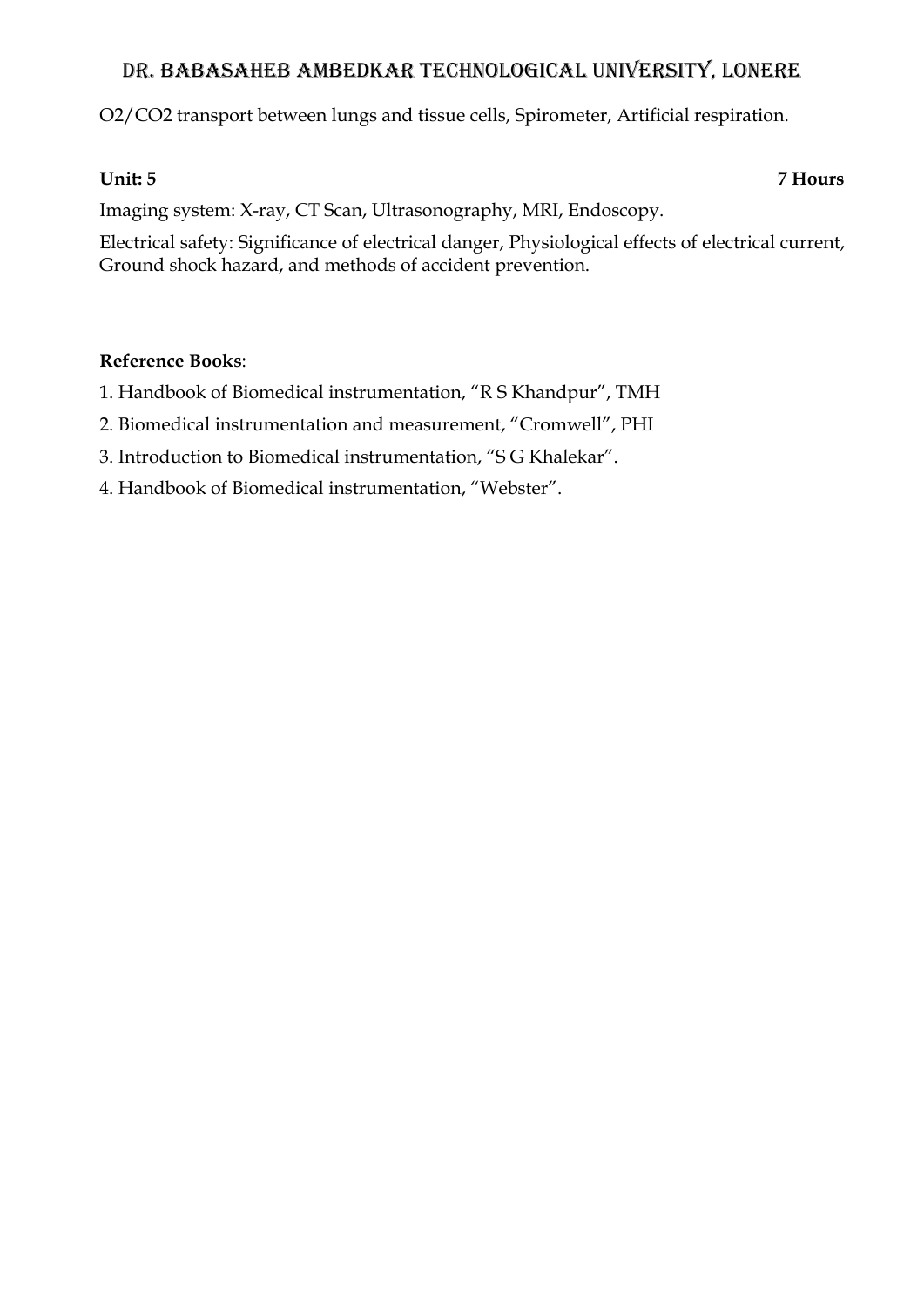# **BTIEOE705A Analytical Instrumentation 3 Credits**

# **Course Education Objectives (CEOs)**

Upon completion of this course, student should be able to:

- 1. To understand principles of instrumental analysis
- 2. To study the theory and design of analytical instruments
- 3. To develop problem-solving skills applicable to real-world problems

# **Course Outcomes (COs):**

Students should be able to

- 1. Summarize and classify capabilities and limitations of analytical instruments.
- 2. Ability to select and use an analytical instrument in the physical, chemical and biological world and appreciate the role of instrumentation.
- 3. Familiarize with the advances in analytical instrumentation. Explain Energy management systems

**Unit: 1 7 Hours Introduction to classical and instrumental methods for chemical analysis:** comparison of these methods, classification of Instrumental methods (spectral, electroanalytical and separative methods) U.V. Visible and spectroscopy: laws of photometry, Beer and Lambert's law, monochromator design and monochromator performance. Colorimeters, single beam and double beam spectrophotometers, dual wavelength and double monochromatic systems, direct reading multichannel spectrophotometers, diode array rapid scanning spectrophotometers, reverse optics technique.

# **Unit: 2 Security System: 7 Hours**

**IR spectroscopy:** Instrumentation, sources, detectors, FTIR. Raman Spectrometry; Raman effect, Raman spectrometer components, LASER Raman spectrophotometer.

**Flame photometry**: Principle, Instrumentation constructional details, fuel gases, atomizer, burner, optical system, Recording system. Interferences in Flame photometry, Applications

**Atomic Absorption Spectroscopy(AAS):** Principle, instrumentation-hollow cathode lamps, burners and flames, plasma excitation sources, optical and electronic systems. Interferences in AAS, Applications

# **Unit: 3 Introduction: 7 Hours**

**Nuclear Magnetic Resonance (NMR) spectrometry**: Principle ,nuclear spin, nuclear energy levels, resonance condition, NMR absorption spectra, chemical shift, constructional details of NMR spectrometer, sensitivity enhancement techniques, spin decoupler ;Fourier transform NMR Spectroscopy; Electron spin resonance (ESR) spectrometry – principle, constructional details.

**Fluorimeters and phosphorimeters**; principle, single and double beam filter fluorimeter, ratio fluorimeter, spectrofluorimeter, microprocessor-based instruments, phosphorescence spectrometer.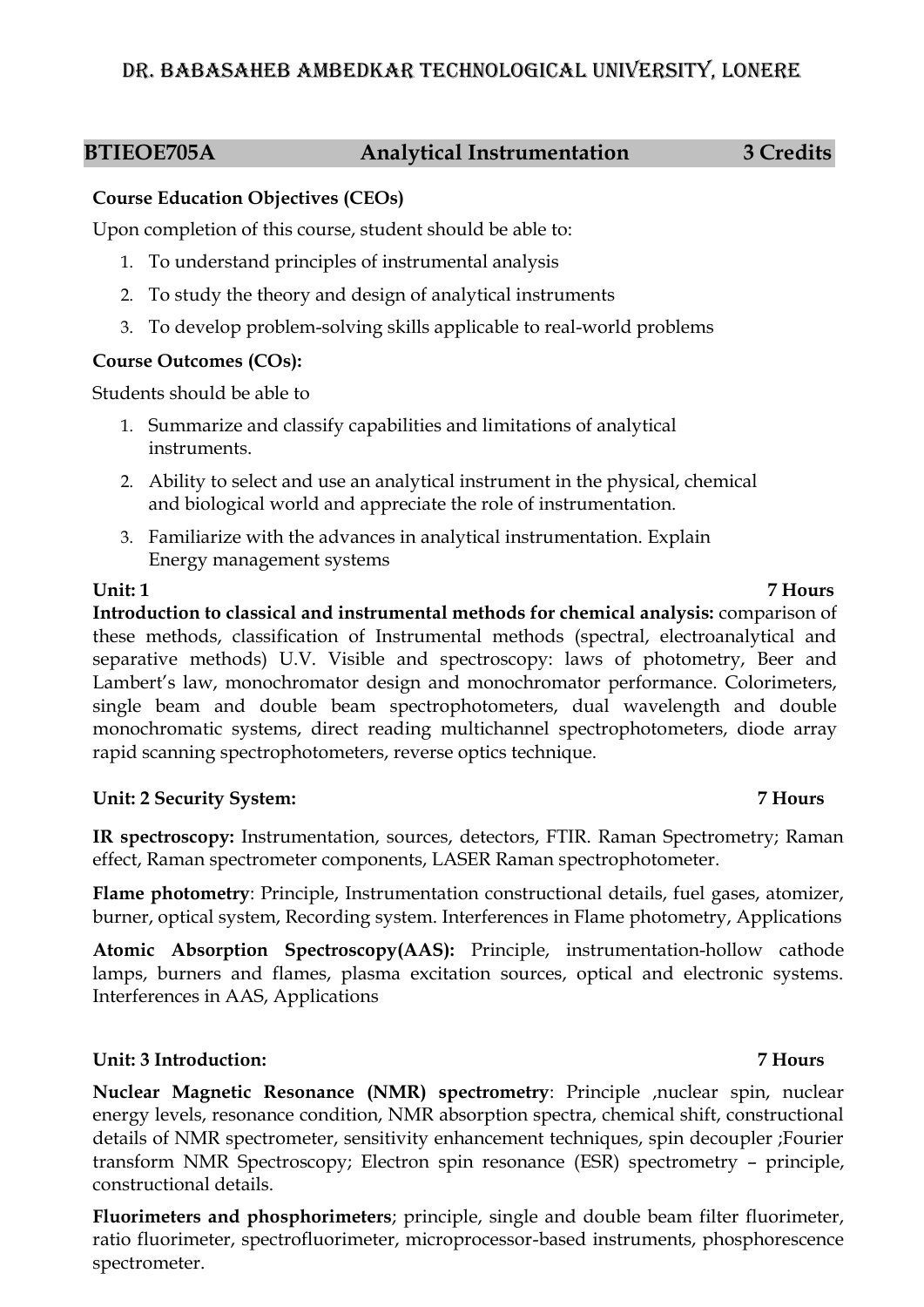### **Unit: 4 Processes: 7 Hours**

**Mass spectrometr**: basic mass spectrometer components, types, magnetic deflection type, time of flight, radio frequency, double focusing, quadrupole type ,Gas chromatograph mass spectro-meter, y GCMS Sy stems; resolution of mass spectrometer, applications.

**Electron and ion spectroscopy**: surface spectroscopic techniques, electron spectroscopy for chemical analysis (ESCA), Auger spectroscopy (AES), Secondary ion mass spectrometry (SIMS) and ion scattering Spectroscopy (ISS), densitometer.

**Radio chemical instrumentation:** Radio chemical methods, radiation detectors – ionization chamber, Geiger Muller counter, proportional counter, Scintillation counter, Semiconductor detectors, pulse height analyzer. X-ray spectrometry: Xray spectrum, instrumentation for X-ray spectrometry, X-ray diffract meters, X-ray absorption meter.

### **Unit: 5 Control Panel: 7 Hours**

**Gas and liquid chromatography:** Classification; basic parts of gas chromatograph – carrier gas, sample injection system, chromatographic column, thermal compartment, temperature programming, dual column system, detectors-thermal conductivity, flame ionization, electron capture, Argon ionization detector, recording instruments; introduction to liquid chromatography and its classification, HPLC , Introduction to optical densitometer, Refractometry.

**Different types of gas analyzers**: oxygen, carbon monoxide, carbon dioxide, Nitrogen analyzer, gas density analyzers. Environment monitoring system.

### **Reference books:**

- 1. 'Handbook of Analytical instruments', R.S. Khandpur, Tata McGraw-Hill.
- 2. 'Instrumental methods of Analysis', Willard, Merrit, Eean,CBS Publishers & distributor, New Delhi.
- 3. 'Instrumental Methods of Chemical Analysis', E.W.Ewing , McGraw-Hill, fifth edition
- 4. 'Introduction to Instrumental Analysis' Robert D. Braun, McGraw-Hill.
- 5. 'Instrumental Methods of Chemical Analysis', B.K.Sharma, goyal publications
- 6. 'Principles of Instrumental Analysis', S.G.Skoog, Thomson.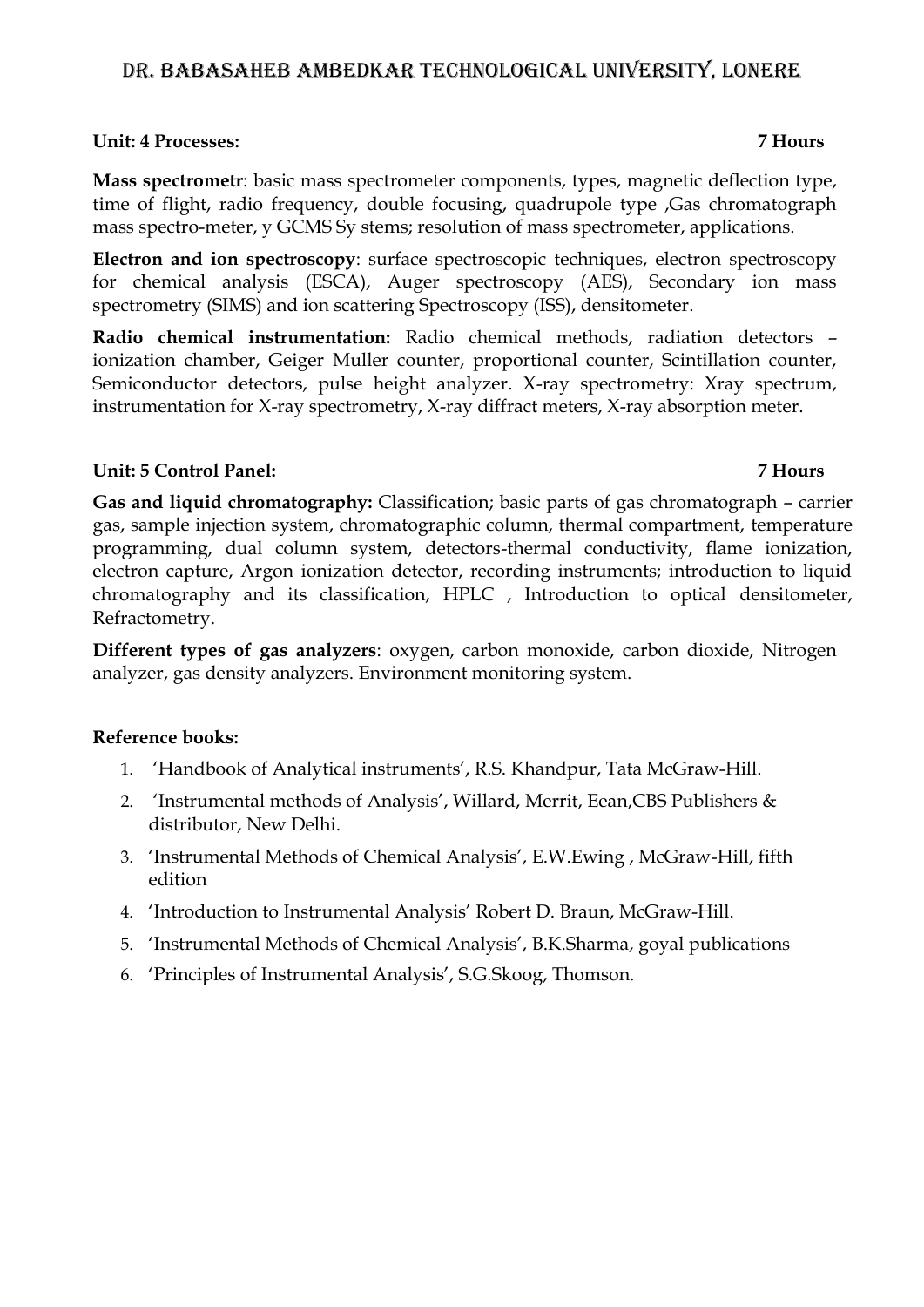# **BTIEOE705B Adaptive Control System 3 Credits**

### **Course Education Objectives (CEOs) Upon completion of this course, student should be able to:**

Applications of adaptive controls are growing in practical and industrial control systems. The objective of this course is to present an overview of theoretical and practical aspects of adaptive control. The theory of adaptive control techniques and related issues are covered in detail.

# **Course Outcomes (COs):**

After completion of subject students will be able to:

- 1. Design and implement system identification experiments.
- 2. Use input-output experimental data for identification of mathematical dynamical models.
- 3. Use system identification methods to design adaptive controllers.
- 4. Explain the advantages and disadvantages of adaptive control relative to other control approaches**.**

# **Unit: 1 Introduction: 7 Hours**

Definitions, History of adaptive Control, Essential aspects of adaptive control, Classification of adaptive control system: Feedback adaptive controllers, Feed forward adaptive controllers, Why adaptive control?

# **Unit: 2 Model Reference Adaptive System: 7 Hours**

Different configuration of model reference adaptive systems; classification of MRAS, Mathematical description, and Equivalent representation as a nonlinear time-varying system, direct and indirect MRAS

# **Unit: 3 Analysis and Design of Model Reference Adaptive Systems: 7 Hours**

Model reference control with local parametric optimization (Gradient method), MIT rule, MRAS for a first order system, MRAS based on Lyapunov stability theory, Design of a first order MRAS based on stability theory, Hyper stability approach, Monopoli's augmented error approach

# **Unit: 4 Self-Tuning Regulators: 7 Hours**

Introduction: The basic idea; process models, disturbance models, General linear difference equation models, model simplification, Different approaches to self-tuning, Recursive Parameter Estimation Methods: The RLS method, extended Least squares, Recursive instrumental variable method; U-D factorization, Covariance resulting, variable data forgetting. Estimation accuracy, Direct and Indirect Self-tuning regulators, Clarke and Gawthrop's Self tuning Controller, Pole Placement approach to self-tuning control; Connection between MRAS and STR.

# **Unit: 5 Gain Scheduling: 7 Hours**

Introduction, The Principal, Design of Gain Scheduling Regulators, Nonlinear transformations, Applications of gain scheduling. Alternatives to Adaptive Control, Why not Adaptive Control? Robust High gain feedback control, Variable Structure schemes.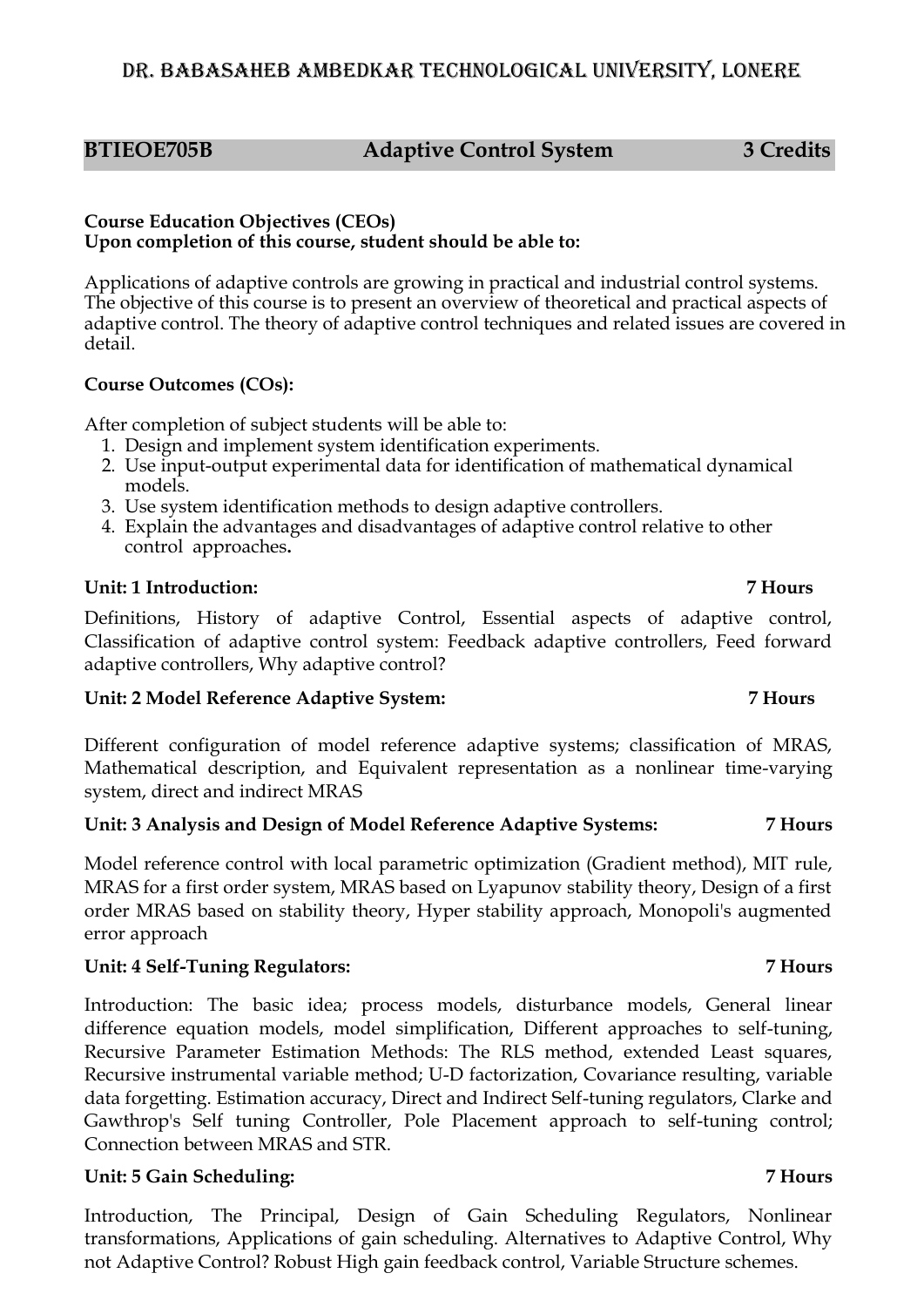### **Recommended Books:**

- 1. I. B Landau, Adaptive Control The Model Reference Approach, New York; Marcel Dekker, 1979
- 2. K. J. Astrom and B. Wittenmark, Adaptive Control, Addison Wesley Publication Company, 1989.
- 3. B. Roffel, P. J. Vermeer, P. A. Chin, Simulation and Implementation of self-Tuning Controllers, Prentice-Hall, Englewood cliffs, NJ, 1989.
- 4. R. Isermann, K. Lashmann and D. Marko, Adaptive Control Systems, Printice-Hall International (UK) Ltd. 1992.
- 5. K. S. Narendra and A. M. Annaswamy, Stable Adaptive Systems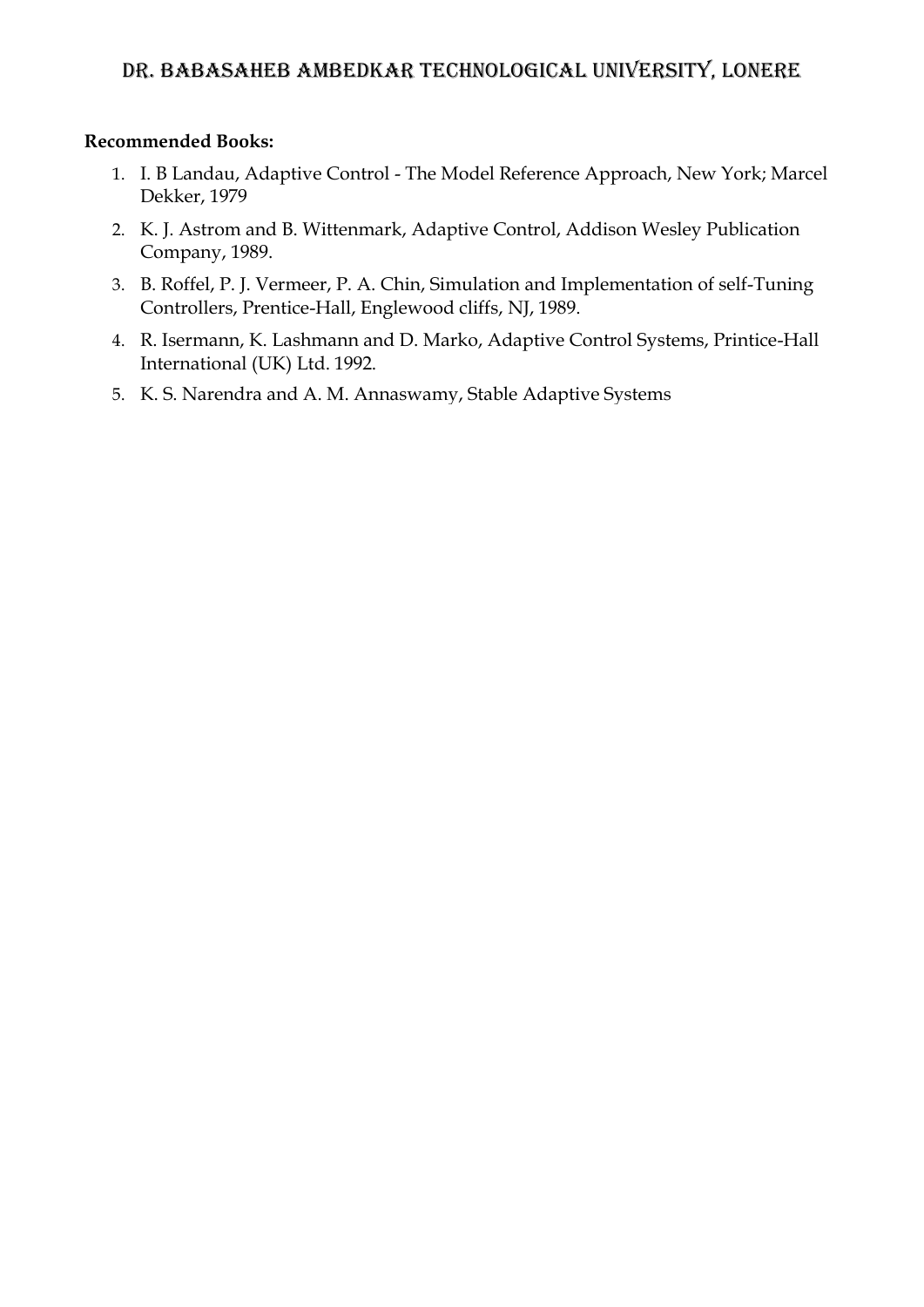### **BTIEOE705C Automobile Instrumentation 3 Credits**

### **Course Education Objectives (CEOs):**

Upon completion of this course, student should be able to:

- 1. Know the fundamentals of automotive electronics
- 2. Understand automotive control systems
- 3. Know basics of safety factors in automobile.

# **Course Outcomes (COs):**

- 1. Ability to understand electronic control unit.
- 2. Acquire knowledge of various automotive standards and Protocols.
- 3. Design aspects of measurement and control strategies in automotive application

# **Unit: 1 Fundamentals of Automotive Electronics: 7 Hours**

Open loop and closed loop systems, Components for electronic engine management, vehicle motion control, Current trends in modern Automobiles

### **Unit: 2 Electronic Fuel Injection and ignition systems: 7 Hours**

Introduction, throttle body ignition and multi-port or point fuel injection, Advantages of electronic ignition system, Types of solid state ignition systems and their principle of operation, electronic spark timing control system,

# **Unit: 3 Engine control system: 7 Hours**

Engine cranking and warm up control, Acceleration enrichment –Deceleration leaning and idle speed control, integrated engine control system, exhaust emission control system, Engine performance testing

# **Unit: 4 Automobile chassis electronic control system: 7 Hours**

Principle of electronic braking, automatic transmission electronic control circuit, cruise

control circuit, the electronic steering control theory, ABS, ASR, ESP, and other electronic control method

# **Unit: 5 Auto Body Electronic Control Technology: 7 Hours**

Automotive central locking and anti-theft system control technology, electronically controlled windows and doors and airbag technology, principle of control circuit components and characteristics, Ergonomics and safety: Driver information system, lighting system components, battery monitoring and control, Air conditioning, steering control techniques, Automatic gear control systems, Emission standards.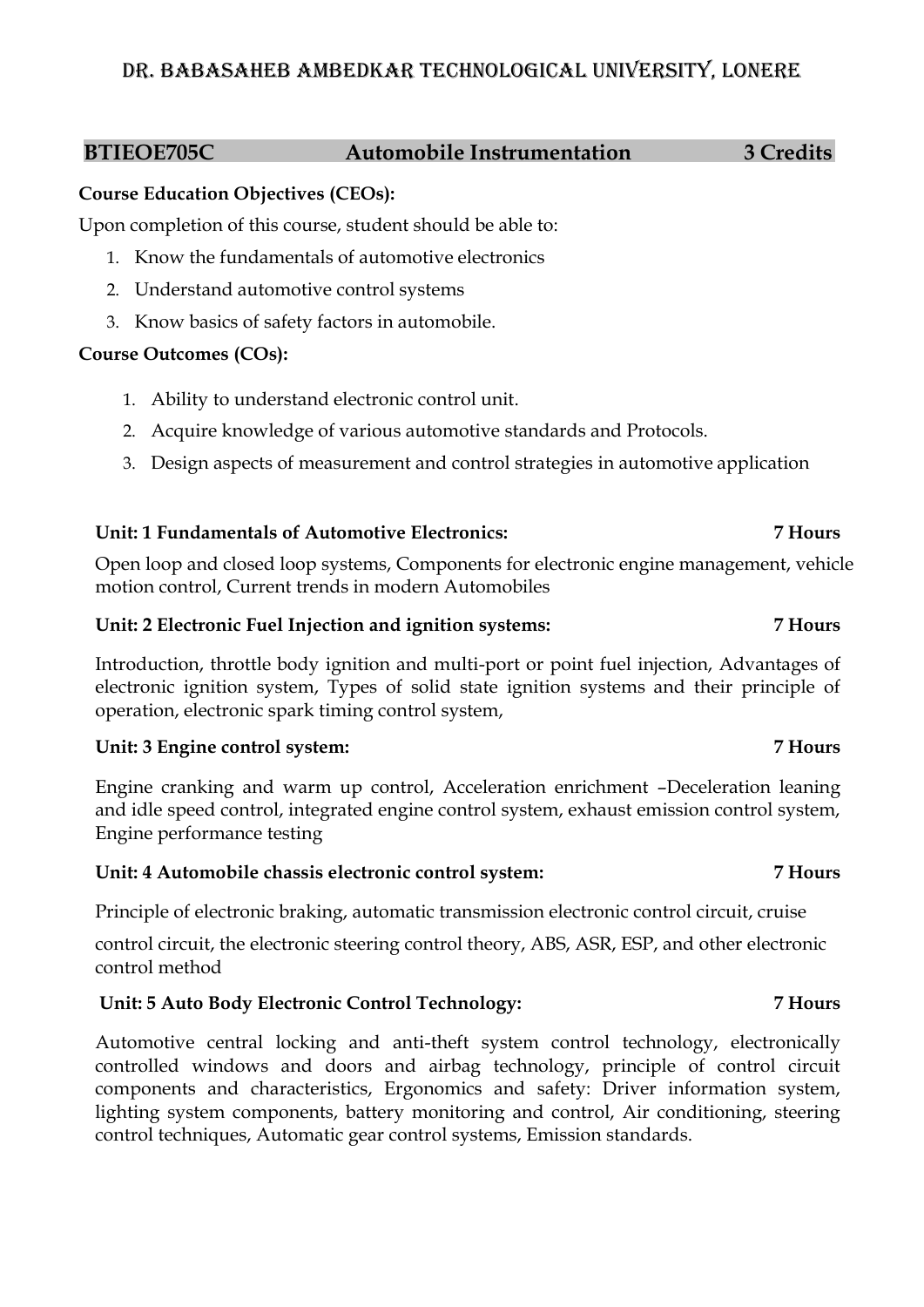### **Recommended books:**

- 1. William B. Riddens, --Understanding Automotive Electronicsl, 5th Edition, (Butterworth Heinemann Woburn), (1998).
- 2. Tom Weather Jr and Cland C. Hunter, ―Automotive Computers and Control System||, Prentice Hall Inc. , New Jeresy.
- 3. Jiri Marek, Hans Peter trah, ―Sensers Applications, Sensers for Automotive Technology‖ 1st Edition , Wiley
- 4. T. Mellard, Automotive Electronic Systems‖1987 by Heinenmann Professional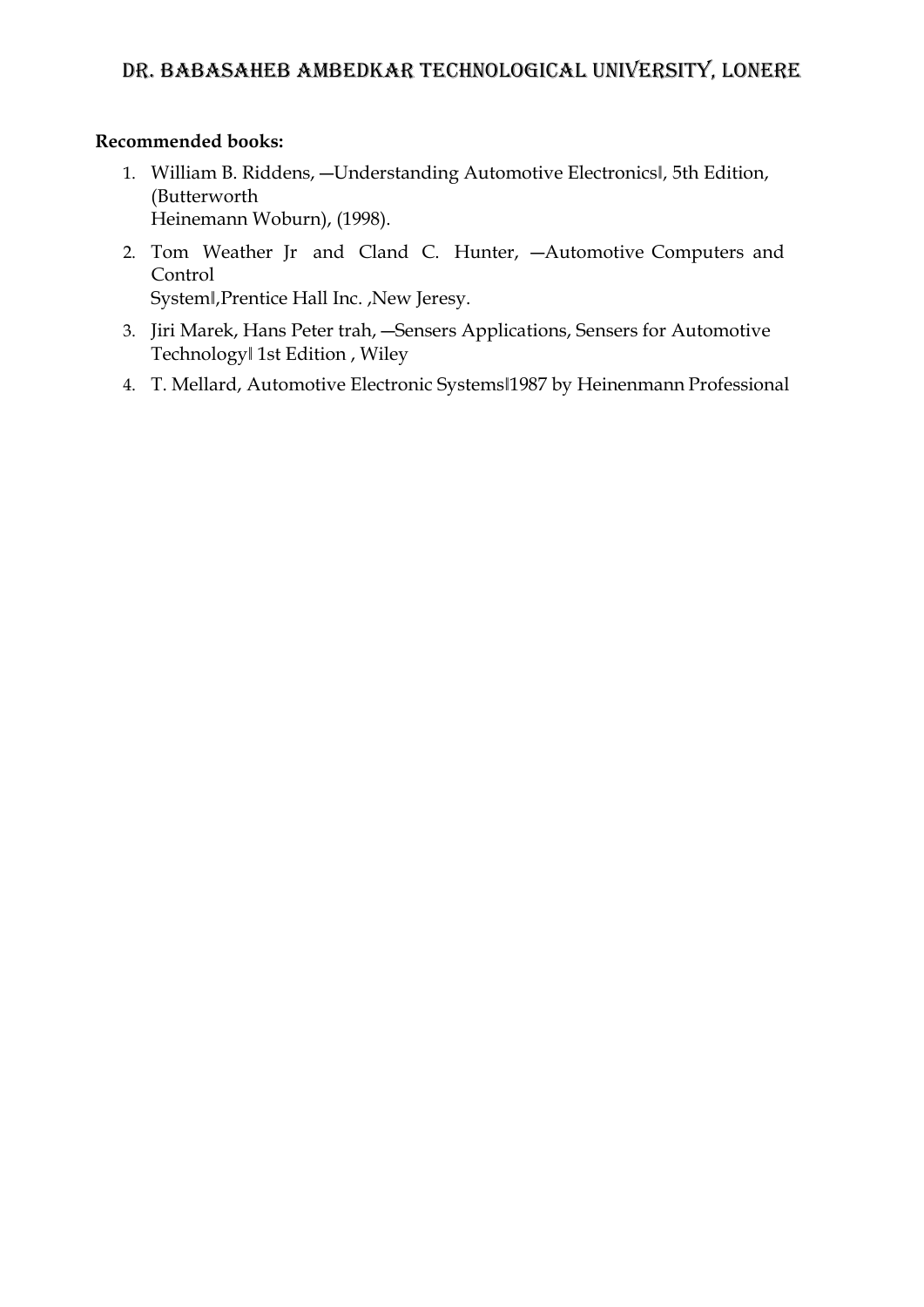# **BTIEL706** Process Instrumentation and Control Lab 1 Credit

- Study of the time constant of single capacity / Multi-capacity process by graphical methods.
- Study of interacting and non-interacting process.
- Study the analysis of flow controller control loop.
- Study the analysis of Pressure control system
- Study of Temperature control using PID
- Study of Level control using PID
- Study of Cascade control system
- Study of ratio control loop.
- Study of Split range control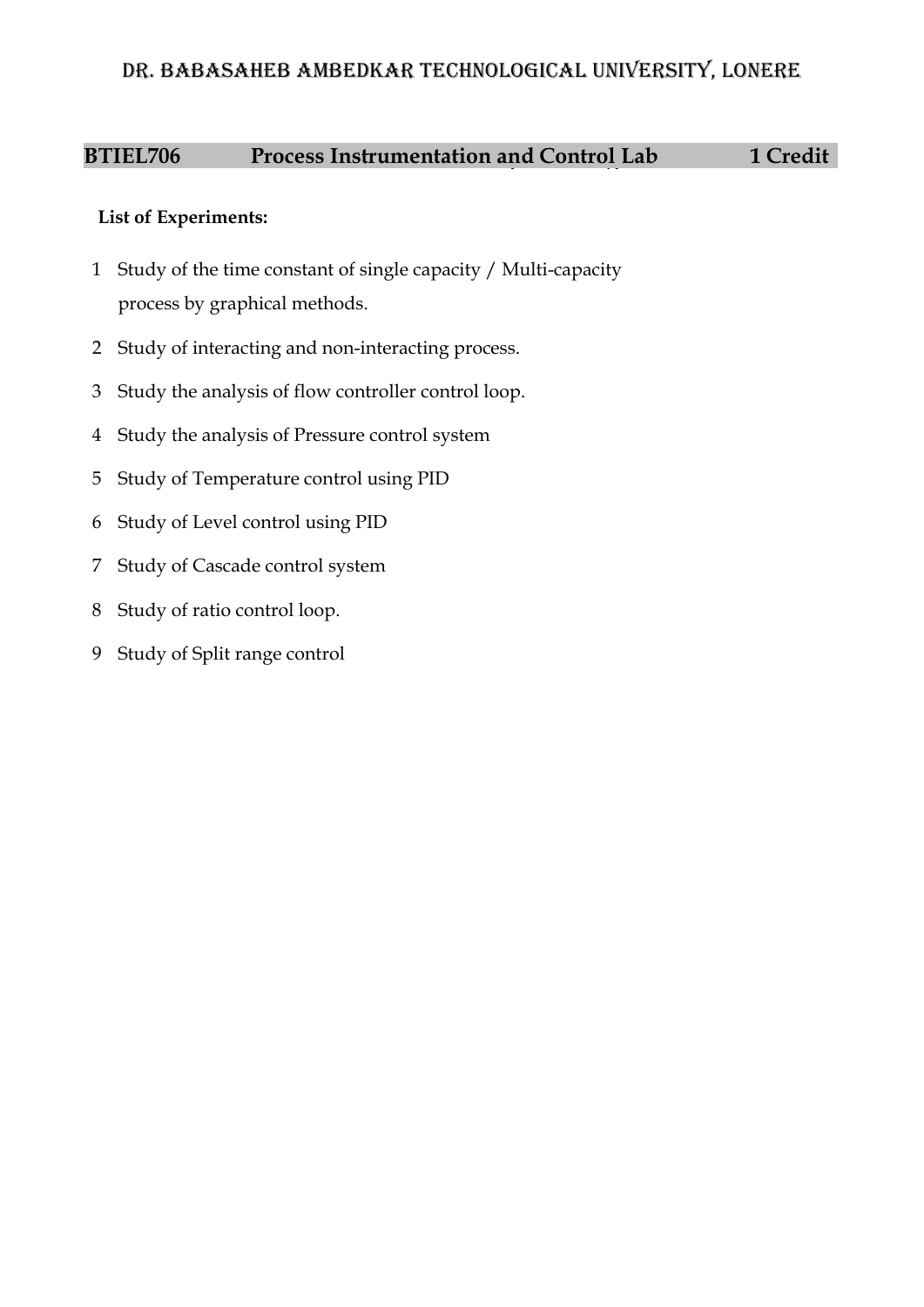# **BTIEL707 Instrumentation System Design Lab 1 Credit**

- 1. Design of signal conditioning for displacement measurement transducer..
- 2. Design of signal conditioning RTD (Pt-100)
- 3. Design of signal conditioning for thermocouple
- 4. Study and Calibration of I/P & P/I converter
- 5. Study of D.P. Transmitter and its application for flow
- 6. Study of D.P. Transmitter and its application for level
- 7. Study of smart transmitter
- 8. Design of signal conditioning for strain gauge.
- 9. Study of Enclosure design for circuit and instrument.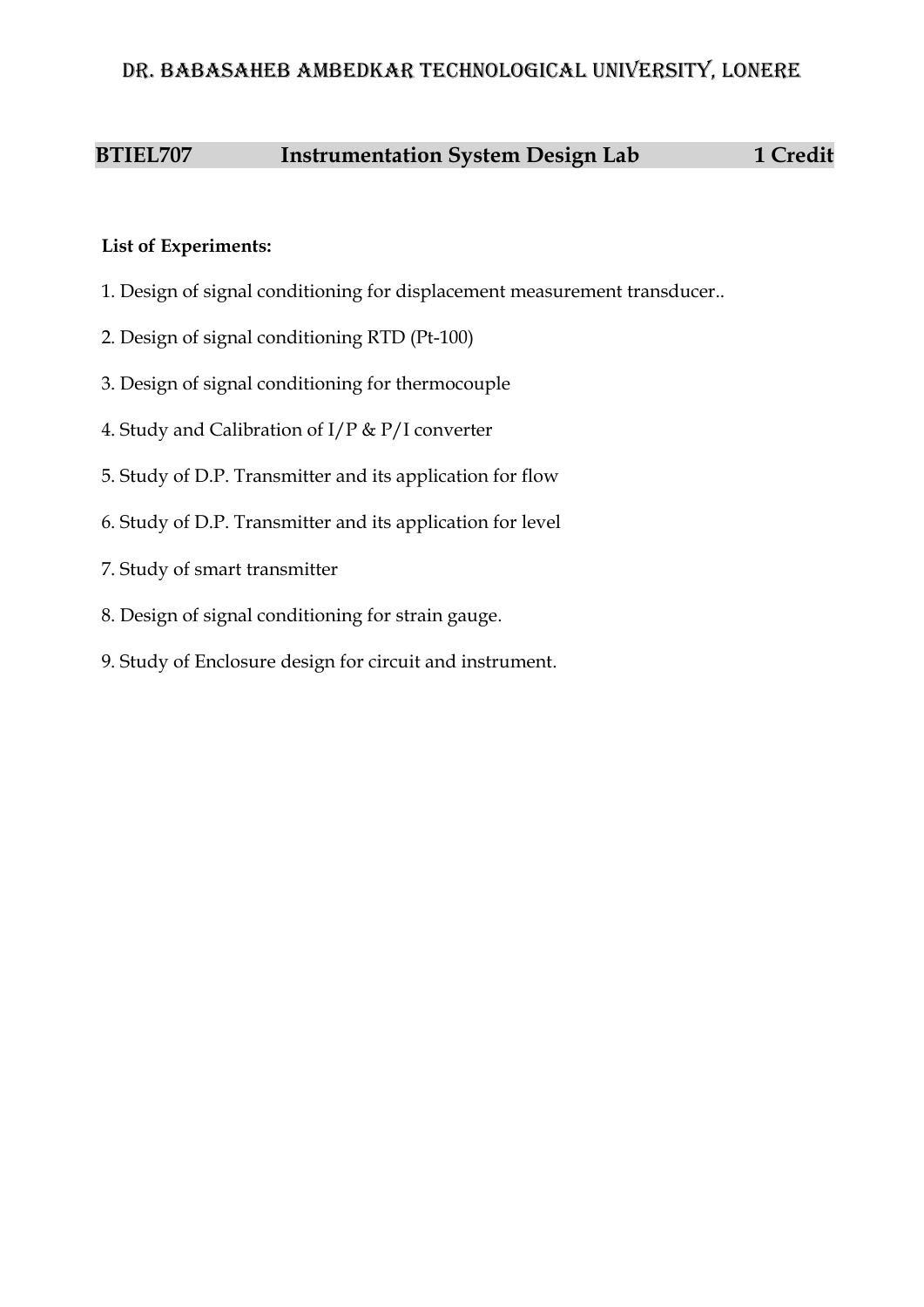# **BTIEL708A** Image Processing Lab 1 Credit

- 1. Study of IP Toolbox in Matlab
- 2. Perform Arithmetic & Logical operations on Image
- 3. To study application of Histogram Equalization for image contrast improvement
- 4. To study application of Edge detection in IP for image identification
- 5. Application of FFT to perform operations on image like Convolution, Translation.
- 6. Application of FFT to perform operations on image like Rotation.
- 7. To Study application of Transform, Filtering by applying LPF & Mask for smooth imaging.
- 8. To Study application of Transform, Filtering by applying HPF & Mask for Image shaping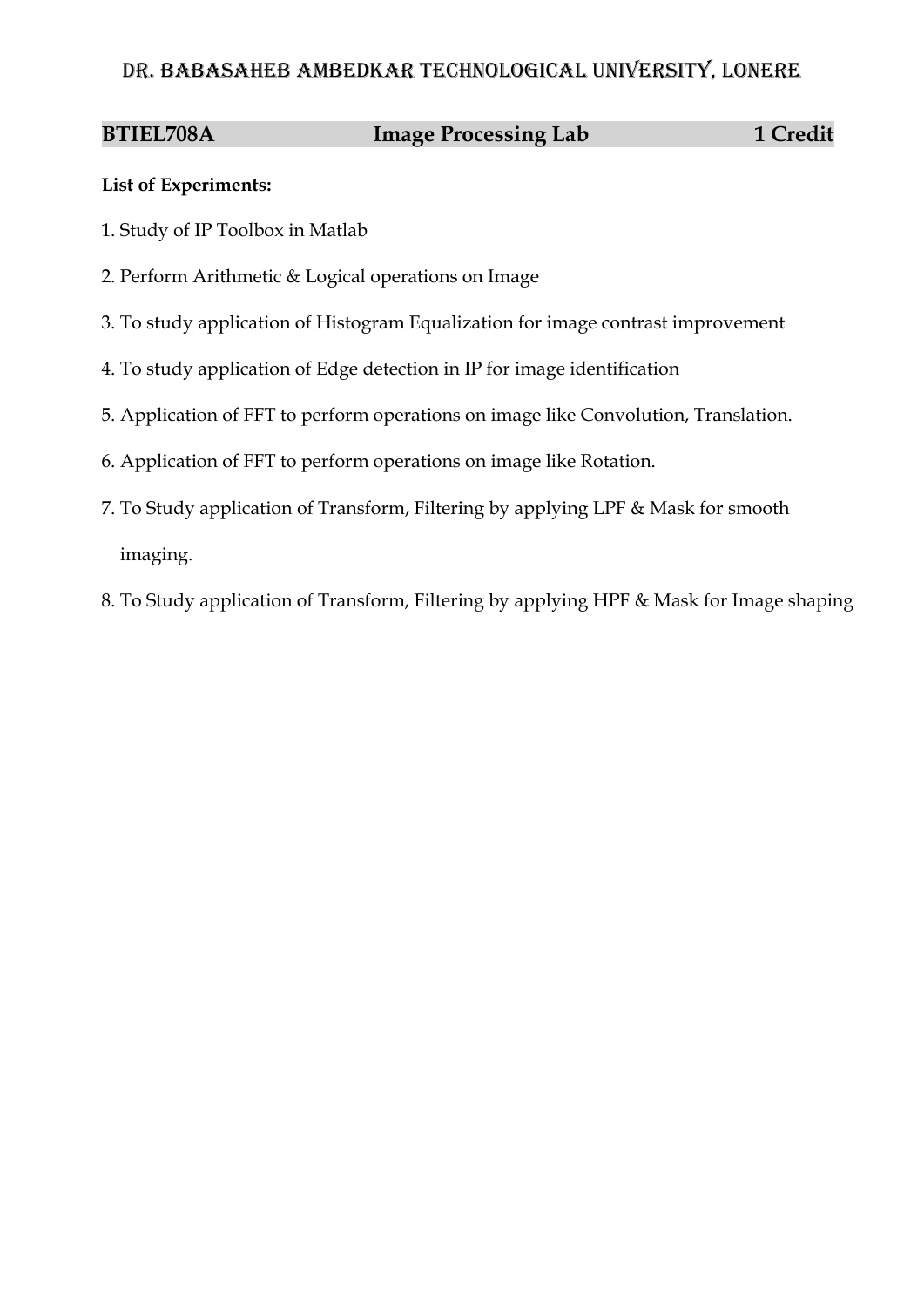# **BTIEL708B Internet of Things Lab 1 Credit**

- 1. Study of Raspberry-Pi, Beagle board, Arduino and other micro controller.
- 2. Study of different operating systems for Raspberry-Pi. Understanding the process of OS installation on Raspberry-Pi.
- 3. Study of Connectivity and configuration of Raspberry-Pi circuit with basic peripherals, LEDS. Understanding GPIO and its use in program.
- 4. Understanding the connectivity of Raspberry-Pi circuit with temperature sensor. Write an application to read the environment temperature. If temperature crosses a threshold value, the application indicated user using LEDSs.
- 5. Understanding the connectivity of Raspberry-Pi circuit with IR sensor. Write an application to detect obstacle and notify user using LEDs.
- 6. Understanding and connectivity of Raspberry-Pi with camera. Write an application to capture and store the image.
- 7. Study of different CPU frequency governors. Write an application to change CPU frequency of Raspberry-Pi.
- 8. Write an application using Raspberry-Pi to control the operation of a hardware simulated traffic signal.
- 9. Write an application using Raspberry-Pi to control the operation of a hardware simulated lift elevator.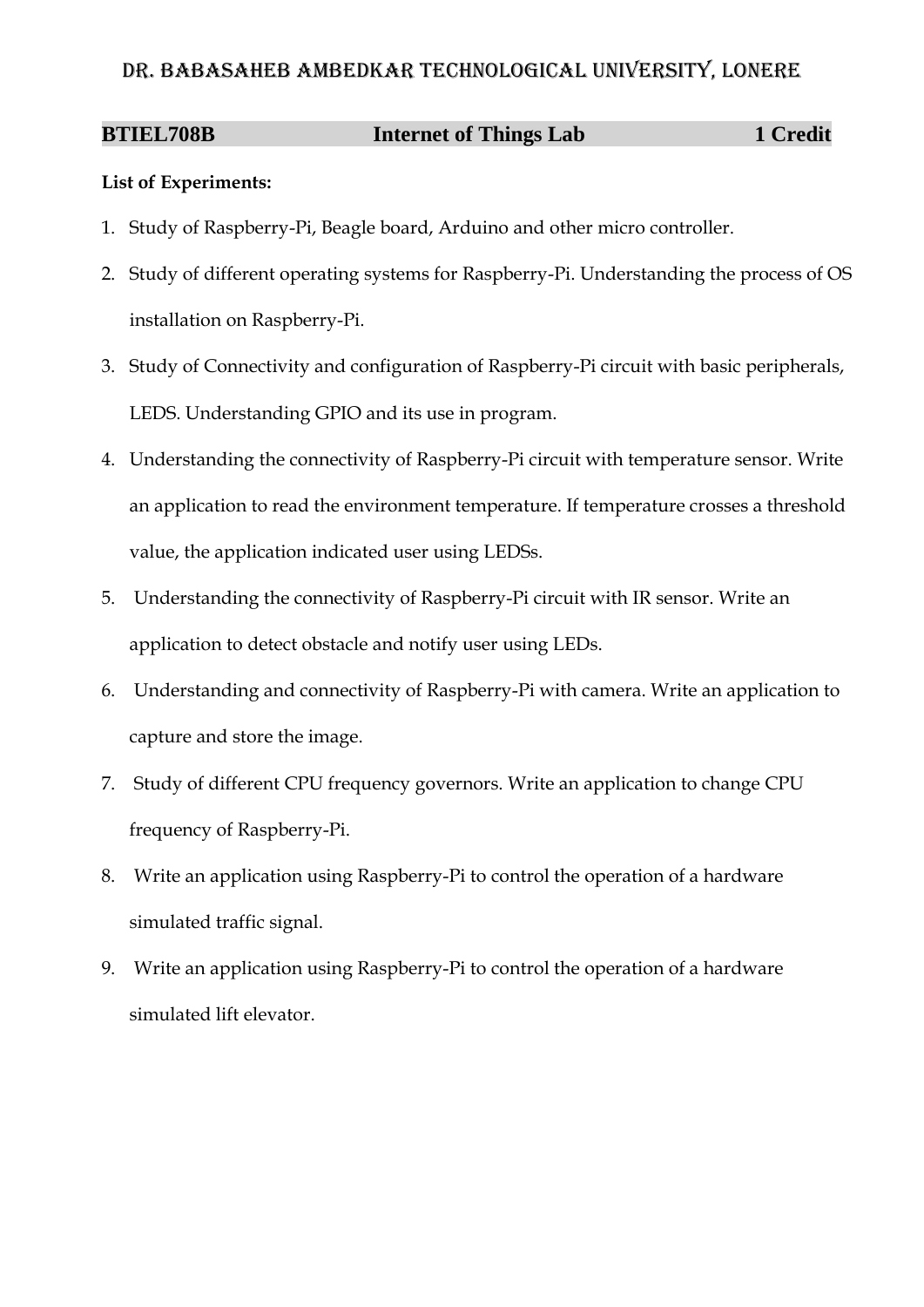# **BTIEL708C Clinical Instrumentation Lab 1 Credit**

- 1. Study of different biomedical transducers.
- 2. Study of cardiovascular systems
- 3. Study of ECG machine
- 4. Study of EEG simulator.
- 5. Study of EMG simulator.
- 6. Study of blood sugar meter.
- 7. Measurement of heartbeats using heart beat monitor.
- 8. Measurement of lung capacity using spirometer.
- 9. Demonstration of defibrillator.
- 10. Measurement of blood pressure by indirect method.
- 11. Electrical safety measures in hospitals.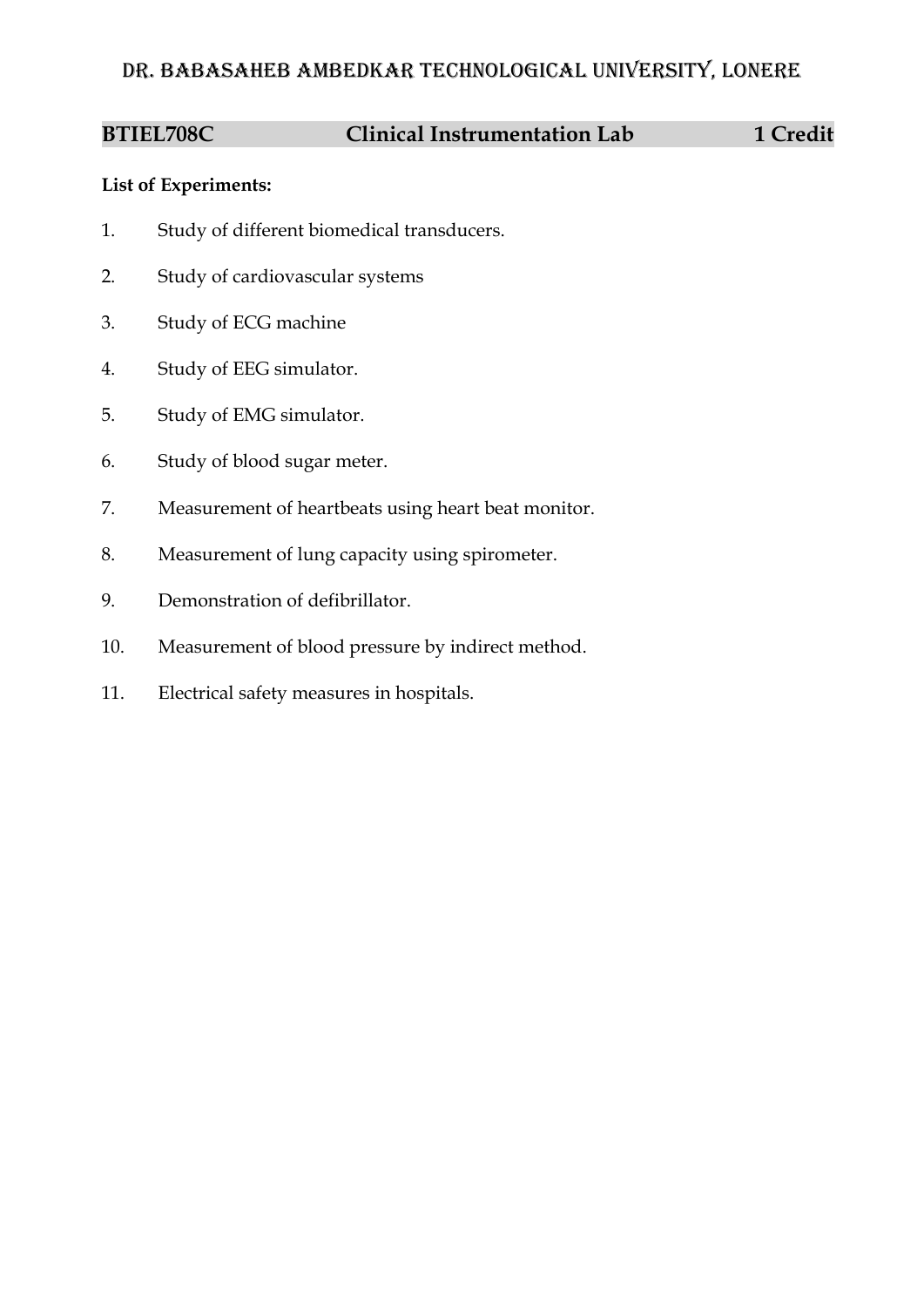# **BTIES709** Seminar 1 Credit

Student shall choose a topic of his/her interest in consultation with faculty in the department. The topic for seminar may be related to Recent Developments in Instrumentation Engineering area and/or interdisciplinary area. Student shall attempt to collect necessary information and present a summary indicating comprehension of the topic and acquired depth of knowledge. A brief report on topic of seminar shall be submitted. Evaluation shall be based on report and power point presentation.

### **BTIEP710** Project Stage I 3 Credits

Term work shall consist of detailed report for chosen topic and output of final working proposed. Report shall summarize the literature survey, spell out the scope of work, methodology and results. Viva-voce Examination shall be based on work carried out by the student. In case of students opting for Internship in the eighth semester, the Project may be industry-based.

### **BTIEF711** Industrial Training / Internship 1 Credit

Students are expected to undergo industrial training for at least four weeks at factory / design offices or in combination of these after VI semester. Training session shall be guided and certified by qualified engineer / industry expert. A neat detailed report on activities carried out during training is expected. Students should undergo training in Summer Vacation after Semester VI and appear at examination in Semester VII. A brief report of industrial training shall be submitted. Evaluation shall be based on report and power point presentation.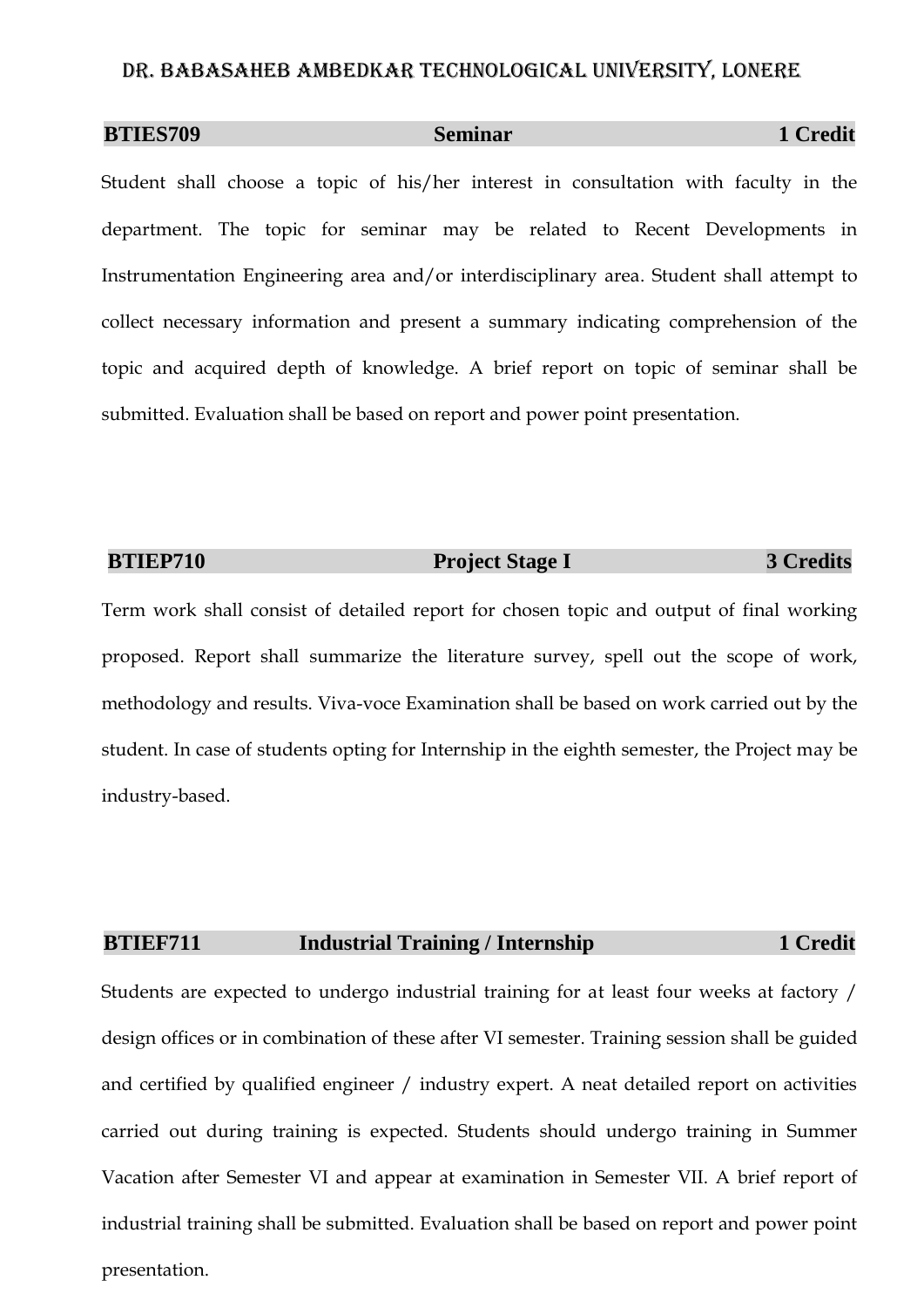| <b>BTIEPE801A</b>           | <b>Control Engineering</b>           | 3 Credits         |
|-----------------------------|--------------------------------------|-------------------|
| Prof. Ramkrishna Pasumarthy | Department of Electrical Engineering | <b>IIT Madras</b> |

### **Course Duration: 12 week**

### **Course Outline:**

This course shall introduce the fundamentals of modeling and control of linear time invariant systems; primarily from the classical viewpoint of Laplace transforms and a brief emphasis on the state space formulation as well. The course will be useful for students from major streams of engineering to build foundations of time/frequency analysis of systems as well as the feedback control of such systems. The 11th module of the course will cover a detailed application of filter design in the field of navigation and human movement (gait). Students will be able to design their very own basic navigational system using inertial sensors and microcontrollers.

- **Week 1:** Mathematical Modelling of Systems
- **Week 2:** Laplace Transforms, transfer functions, block diagram representation.
- **Week 3:** Block diagram reduction, Time response characteristics.
- **Week 4:** Introduction to stability, Routh Hurwitz stability criterion.
- **Week 5:** Root locus plots, stability margins.
- Week 6: Frequency response analysis: Nyquist stability criterion, Bode plots and stability margins in frequency domain.
- **Week 7:** Basics of control design, the proportional, derivative and integral actions.
- **Week 8:** Design using Root Locus
- **Week 9:** Design using Bode plots
- **Week 10:** Effects of zeros, minimum and non-minimum phase systems.
- **Week 11:** State space analysis
- **Week 12:** Design using State space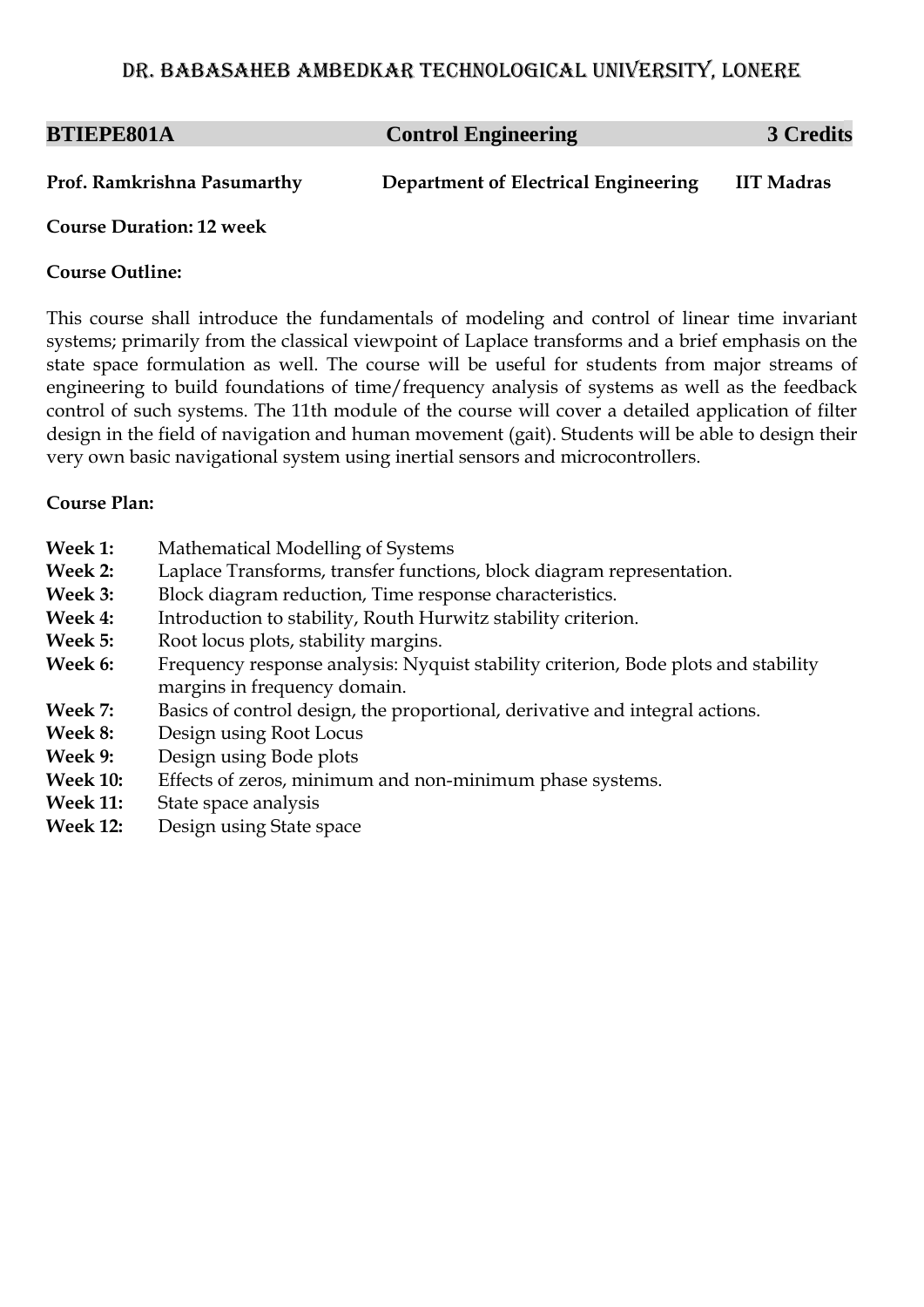# **BTIEPE801B The Joy of Computing using Python 3 Credits**

### **Prof. Sudarshan Iyengar and Prof. Yayati Gupta IIT Ropar**

### **Course Duration: 12 week**

### **Course Outline:**

A fun filled whirlwind tour of 30 hrs, covering everything you need to know to fall in love with the most sought after skill of the 21st century. The course brings programming to your desk with anecdotes, analogies and illustrious examples. Turning abstractions to insights and engineering to art, the course focuses primarily to inspire the learner's mind to think logically and arrive at a solution programmatically. As part of the course, you will be learning how to practice and culture the art of programming with Python as a language. At the end of the course, we introduce some of the current advances in computing to motivate the enthusiastic learner to pursue further directions.

- Motivation for Computing
- Welcome to Programming
- Variables and Expressions : Design your own calculator
- Loops and Conditionals : Hopscotch once again
- Lists, Tuples and Conditionals : Lets go on a trip
- Abstraction Everywhere : Apps in your phone
- Counting Candies : Crowd to the rescue
- Birthday Paradox : Find your twin
- Google Translate : Speak in any Language
- Currency Converter : Count your foreign trip expenses
- Monte Hall : 3 doors and a twist
- Sorting : Arrange the books
- Searching : Find in seconds
- Substitution Cipher : What's the secret !!
- Sentiment Analysis : Analyse your Facebook data
- 20 questions game : I can read your mind
- Permutations : Jumbled Words
- Spot the similarities : Dobble game
- Count the words : Hundreds, Thousands or Millions.
- Rock, Paper and Scissor : Cheating not allowed !!
- Lie detector : No lies, only TRUTH
- Calculation of the Area : Don't measure.
- Six degrees of separation : Meet your favourites
- Image Processing : Fun with images
- $\bullet$  Tic tac toe : Let's play
- Snakes and Ladders : Down the memory lane.
- Recursion : Tower of Hanoi
- Page Rank : How Google Works !!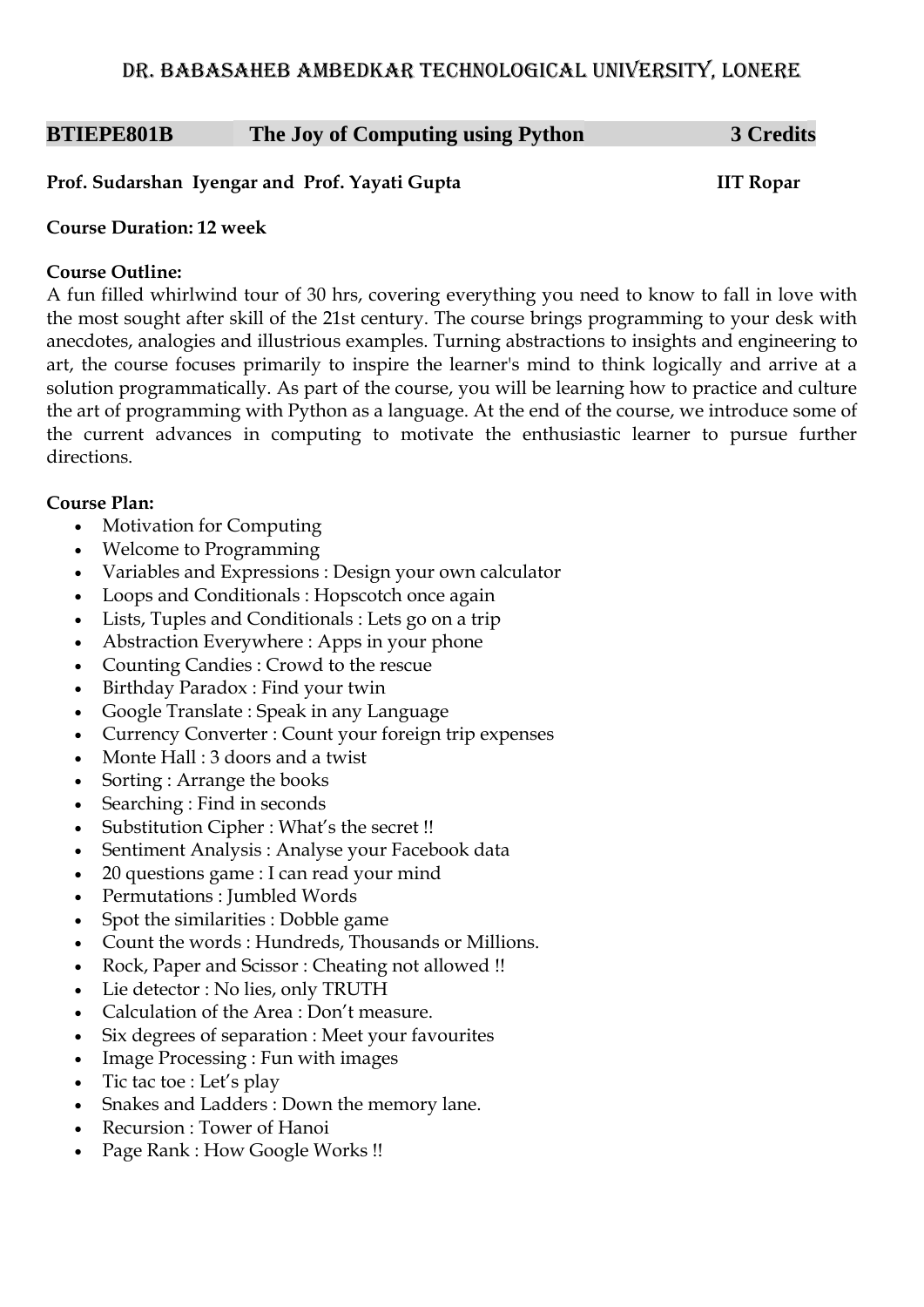# **BTIEPE801C Biomedical Signal Processing 3 Credits**

# **Prof. Sudipta Mukhopadhyay Department of Electronics & Comm. Engg IIT Kharagpur**

### **Course Duration: 12 week**

### **Course Outline:**

This course is prepared for the engineering students in their final year of undergraduate studies or in their graduate studies. Electrical Engineering students with a good background in Signals and Systems are prepared to take this course. Students in other engineering disciplines, or in computer science, mathematics, geo physics or physics should also be able to follow this course. While a course in Digital Signal Processing would be useful, it is not necessary for a capable student. The course has followed problem solving approach as engineers are known as problem solvers. The entire course is presented in the form of series of problems and solutions.

| Week 1:         | Preliminaries; Biomedical signal origin & dynamics (ECG)                             |
|-----------------|--------------------------------------------------------------------------------------|
| Week 2:         | Biomedical signal origin & dynamics (EEG, EMG etc.)                                  |
| Week 3:         | Filtering for Removal of artifacts Statistical Preliminaries; Time domain            |
|                 | Filtering (Synchronized Averaging, Moving Average)                                   |
| Week 4:         | Filtering for Removal of artifacts contd. Time domain filtering (Moving              |
|                 | Average Filter to Integration, Derivative-based operator), Frequency Domain          |
|                 | Filtering (Notch Filter)                                                             |
| Week 5:         | Filtering for Removal of artifacts contd. Optimal Filtering: The Weiner Filter       |
| Week 6:         | Filtering for Removal of artifacts contd. Adaptive Filtering Selecting               |
|                 | Appropriate Filter                                                                   |
| Week 7:         | Event Detection Example events (viz. P, QRS and T wave in ECG) Derivative            |
|                 | based Approaches for QRS Detection Pan Tompkins Algorithm for QRS                    |
|                 | Detection                                                                            |
| Week 8:         | Event Detection contd. Dicrotic Notch Detection Correlation Analysis of EEG          |
|                 | Signal                                                                               |
| Week 9:         | Waveform Analysis Illustrations of problem with case studies Morphological           |
|                 | Analysis of ECG Correlation coefficient The Minimum phase correspondent              |
|                 | and Signal Length                                                                    |
| <b>Week 10:</b> | Waveform Analysis contd. Envelop Extraction Amplitude demodulation The               |
|                 | Envelogram Analysis of activity Root Mean Square value Zero-crossing rate            |
|                 | Turns Count, Form factor                                                             |
| <b>Week 11:</b> | Frequency-domain Analysis Periodogram                                                |
| <b>Week 12:</b> | Frequency-domain Analysis Averaged Periodogram Blackman-Tukey                        |
|                 | Spectral Estimator Daniellâ€ <sup>™</sup> s Spectral Estimator Measures derived from |
|                 | PSD.                                                                                 |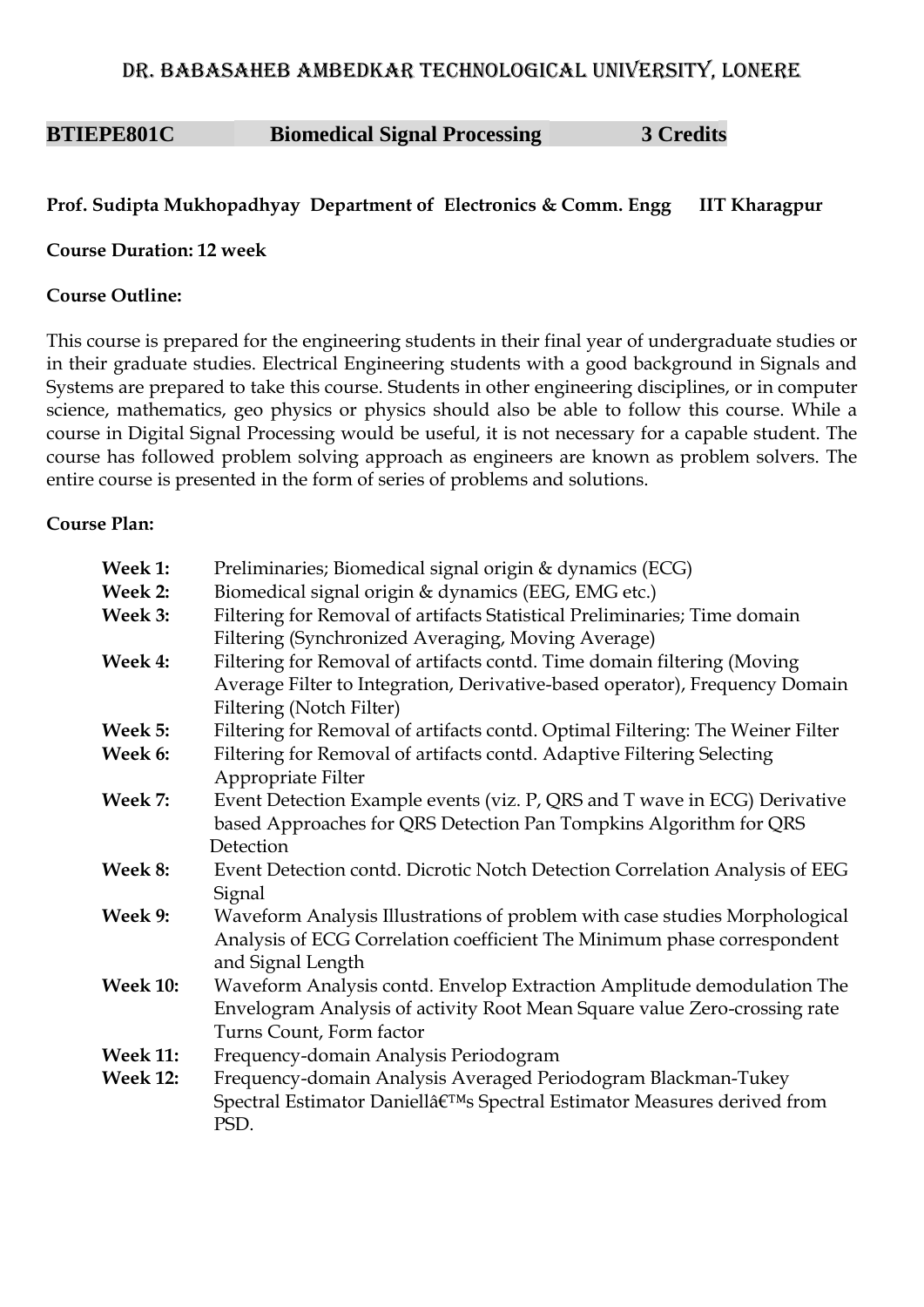| <b>BTIEPE802A</b> | <b>Industrial Automation and Control</b> | <b>3 Credits</b> |
|-------------------|------------------------------------------|------------------|
|                   |                                          |                  |

| Prof. Siddhartha Mukhopadhyay | <b>Electrical Engineering</b> | <b>IIT Kharagpur</b> |
|-------------------------------|-------------------------------|----------------------|
|                               |                               |                      |

**Course Duration: 12 week**

### **Course Outline:**

This course provides an overall exposure to the technology of Industrial Automation and Control as widely seen in factories of all types both for discrete and continuous manufacturing. The course, in 40 lectures, discusses a wide range of related topics from the advantage and architecture of automation systems, measurement systems including sensors and signal conditioning, discrete and continuous variable control systems, hydraulic, pneumatic and electric actuators, industrial communication and embedded computing and CNC Machines. A student of IIT Kharagpur once commented - ? because of the course I can identify and relate to much of the equipment that I see in a factory?.

| I.   | Introduction                                      |
|------|---------------------------------------------------|
|      | Architecture of Industrial Automation Systems     |
| II.  | <b>Measurement Systems Characteristics</b>        |
|      | Data Acquisition Systems                          |
| III. | Introduction to Automatic Control                 |
|      | P-I-D Control                                     |
|      | PID Control Tuning                                |
|      | Feed forward Control Ratio Control                |
|      | Time Delay Systems and Inverse Response Systems   |
|      | <b>Special Control Structures</b>                 |
|      | Concluding Lesson on Process Control (Self-study) |
|      | Introduction to Sequence Control, PLC, RLL        |
|      | Sequence Control. Scan Cycle, Simple RLL Programs |
|      | Sequence Control. More RLL Elements, RLL Syntax   |
|      | A Structured Design Approach to Sequence Control  |
|      | <b>PLC Hardware Environment</b>                   |
| IV.  | <b>Flow Control Valves</b>                        |
|      | Hydraulic Control Systems - I                     |
|      | Hydraulic Control Systems - II                    |
|      | Industrial Hydraulic Circuit                      |
|      | Pneumatic Control Systems - I                     |
|      | Pneumatic Systems - II                            |
|      | <b>Energy Savings with Variable Speed Drives</b>  |
|      | <b>Introduction To CNC Machines</b>               |
| V.   | The Field bus Network - I                         |
|      | <b>Higher Level Automation Systems</b>            |
|      | Course Review and Conclusion (Self-study)         |
|      |                                                   |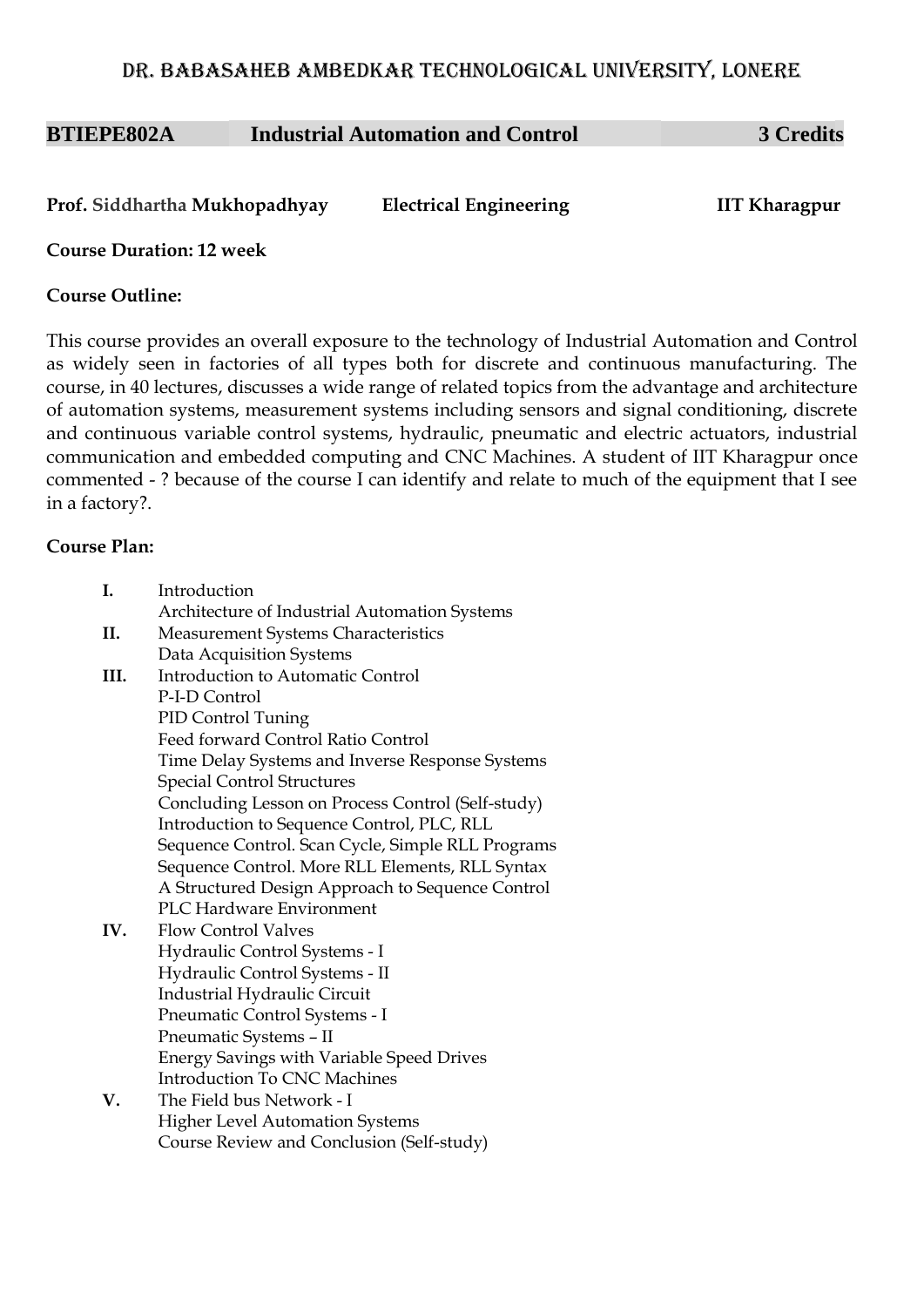### **BTIEPE802B Sensors and Actuators 3 Credits**

**Prof. Hardik Jeetendra Pandya Electronics Systems Engineering IISc Bangalore**

### **Course Duration: 12 week**

### **Course Outline:**

This course is designed with an aim of educating students in microtechnology and its use to fabricate sensors and systems. The students will have an exposure to sensors and its importance in the real world. The students will also able to understand how to fabricate some of those sensors. Students will have an exposure towards how to fabricate the sensors and its application in real world. The students will provide an understanding on modern day microsensors and micro actuators. The students will have an idea about how to simulate some of those sensors and characterise before fabricating it. Below are some of the course objectives. The first objective of this course is to understand basics of sensors, actuators and their operating principle. The second objective is to educate the students on different types of microfabrication techniques for designing and developing sensors (Several applications from Electronics to Biomedical will be covered). The third objective is to explain working of various types of electrochemical sensors and actuators. Fourth objective is to provide information about interfacing of sensors and signal conditioning circuits to establish any control system or monitoring system. Fifth objective is to provide knowledge about simulation and characterization of different sensors. The final objective is to provide an understanding on characteristic parameters to evaluate sensor performance

### **Course Plan:**

**Week 1:** Basics of Energy Transformation: Transducers, Sensors and Actuators

- **Week 2:** Understanding of thin film physics: Application in MOSFET and its variants
- **Week 3:** Thin Film Deposition Techniques: Chemical Vapor Deposition (APCVD, LPCVD, UHVCVD, PECVD, ALCVD, HPCVD, MOCVD)
- **Week 4:** Thin Film Deposition Techniques: Physical Vapor Deposition (Thermal Deposition, E-beam Evaporation, Sputtering, Pulsed Laser Deposition)
- **Week 5:** Basic understanding of Photolithography for pattering layer. Detailed overview of Etching methods.
- **Week 6:** Understanding various gas sensors: Optical gas sensor, Metal oxide semiconductor gas sensor, Field effect transistor gas sensor, Piezoelectric gas sensor, Polymer gas sensor, Nano-structured ba sed gas sensors
- **Week 7:** Design and fabrication process of Microsensors: Force Sensors, Pressure Sensors, Strain gauges and practical applications
- **Week 8:** Explain working principles of Actuators. Piezoelectric and Piezoresistive actuators, micropumps and micro actuators with practical applications
- **Week 9:** Understanding basics of microfluidics to assist Photomask design using Clewin Software, pattern transfer techniques, PDMS moulding and degassing, device bonding techniques.
- **Week 10:** Simulation, Optimization and characterization of various sensors using COMSOL Multiphysics
- **Week 11:** Understanding of Sensor Interfacing with Microprocessor to build electronic system
- **Week 12:** Static and Dynamic Characteristic Parameters for Sensors and Actuators, Calibration of Sensor based electronics systems.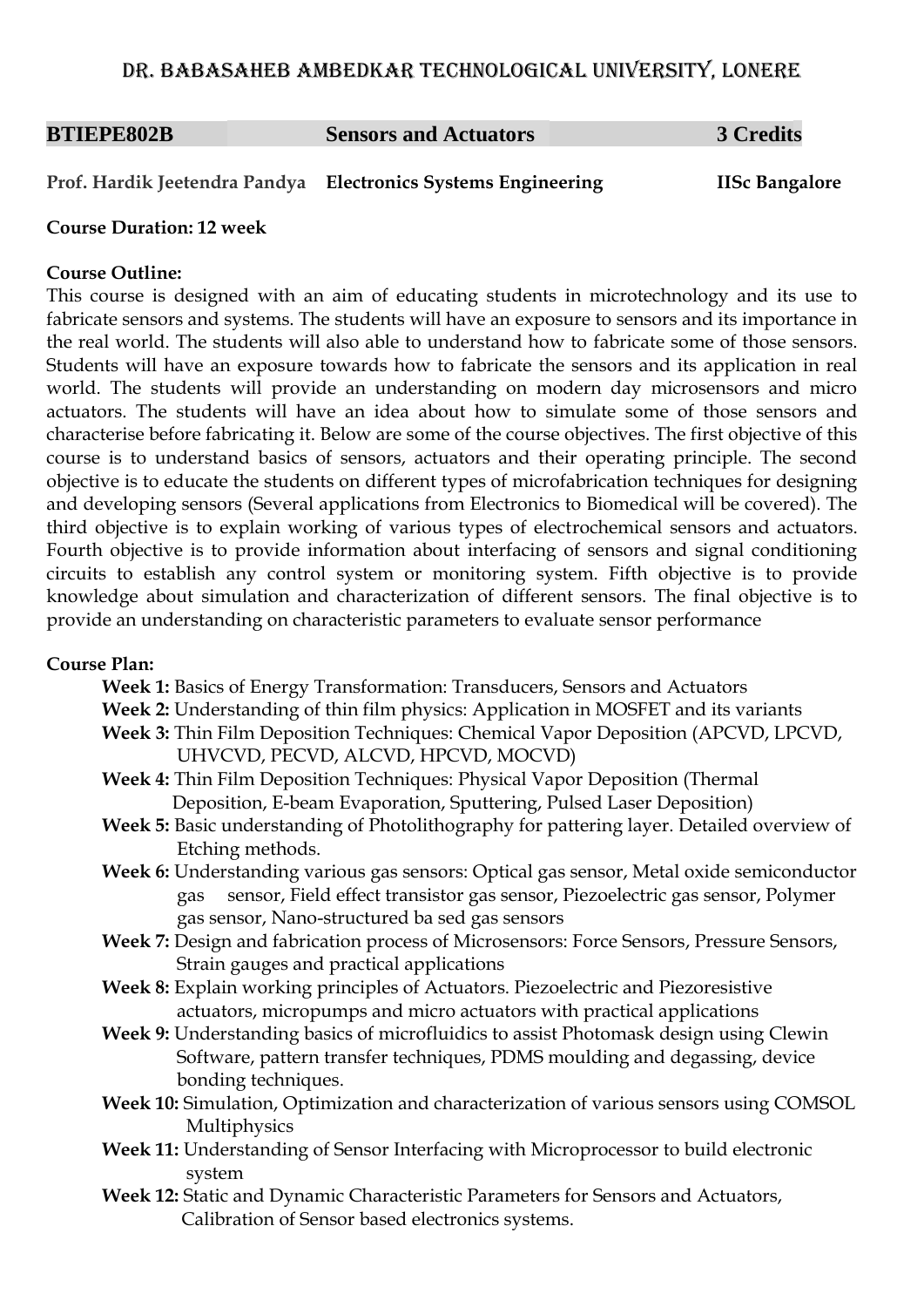| <b>BTIEPE802C</b> | <b>Fuzzy Sets, Logic, Systems &amp; Applications</b> | <b>3 Credits</b> |
|-------------------|------------------------------------------------------|------------------|
|-------------------|------------------------------------------------------|------------------|

**Prof. Nischal K. Verma Electrical Engineering IIT Kanpur**

### **Course Duration: 12 week**

### **Course Outline:**

The course is designed to give a solid grounding of fundamental concepts of fuzzy logic and its applications. The level of the course is chosen to be such that all students aspiring to be a part of computational intelligence directly or indirectly in near future should get these concepts.

| Week 1:         | Introduction and Fuzzy Sets Theory        |
|-----------------|-------------------------------------------|
| Week 2:         | <b>Membership Functions</b>               |
| Week 3:         | <b>Set Theoretic Operations</b>           |
| Week 4:         | <b>Fuzzy Arithmetic</b>                   |
| Week 5:         | <b>Fuzzy Relations</b>                    |
| Week 6:         | <b>Fuzzy Inference Systems I</b>          |
| Week 7:         | <b>Fuzzy Inference Systems II</b>         |
| Week 8:         | Wang and Mendel Model                     |
| Week 9:         | <b>TSK Model</b>                          |
| <b>Week 10:</b> | <b>Fuzzifiers and Defuzzifiers</b>        |
| <b>Week 11:</b> | <b>ANFIS Architecture</b>                 |
| <b>Week 12:</b> | <b>Fuzzy Systems and Machine Learning</b> |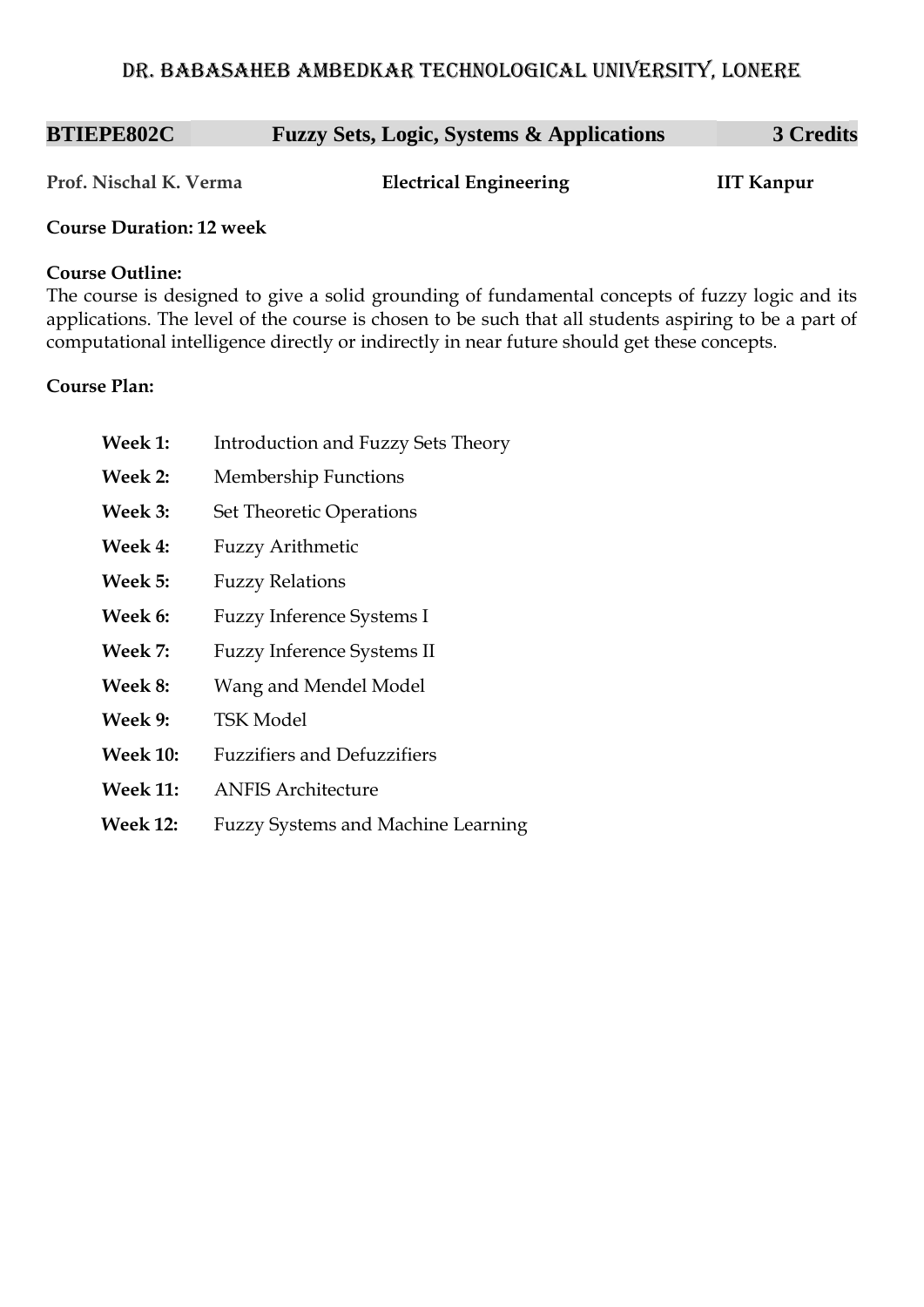| <b>BTIEPE802D</b>         | <b>Optical Engineering</b>                    | 3 Credits         |
|---------------------------|-----------------------------------------------|-------------------|
| Prof. Shanti Bhattacharya | <b>Electrical and Electronics Engineering</b> | <b>IIT Madras</b> |

### **Course Duration: 12 week**

### **Course Outline:**

Optics is used in many applications today. In fact, the field of optics has quietly gone from the research table to being used in numerous applications ranging from devices to metrology. Optoelectronics and metrology are already well-developed fields merging the areas of optics and a variety of other engineering areas (such as electronics, mechanical engineering, etc) in many advanced and commonly used devices. For an engineering student to be able to understand and design optics for such applications, it is important to understand some basic optics. This course will introduce these concepts at a level relevant for an engineer. The course will also study specific engineering examples with a detailed look at the optics of these.

### **Course Plan:**

**Week 1:** Introduction to Optical Engineering Postulates of Geometric Optics, Geometric

Optics and Imaging, Refraction at a single surface

**Week 2:** Thin lens, Lens imaging conditions, Aperture stop, pupils, important rays

**Week 3:** Ray tracing using matrix method, Thick lenses, principal planes

**Week 4:** Monochromatic Aberrations, means of quantifying aberrations

**Week 5:** Chromatic Aberrations, correcting aberrations

**Week 6:** Gaussian beams, transmittance of an optical element

**Week 7:** Gaussian beam transformation through a lens

**Week 8:** Basics of Interference

**Week 9:** Applications of Interference, holography

**Week 10:** Basics of diffraction

**Week 11:** Applications - Barcode readers, Finger print sensors, Pick-up heads used in DVD/CD players, Biomedical instrumentation, Interferometers for metrology (Optical coherence tomography), Sensors

**Week 12:** Applications contd.